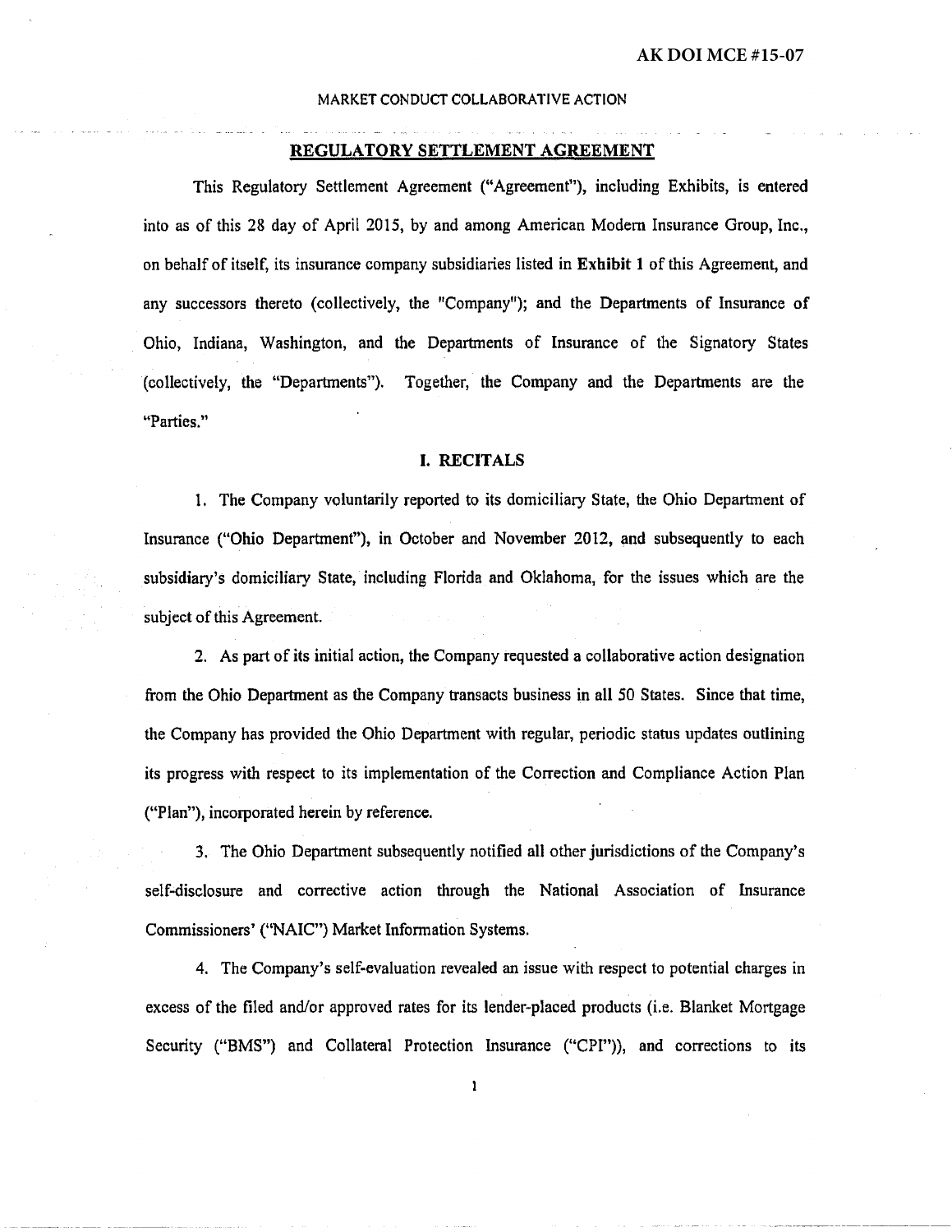commercial single interest products (i.e. Lender Single Interest ("LSI") and Vendor Single Interest ("VSI")).

5. This Agreement sets forth the required corrective and compliance action which the Company has taken and will take pursuant to the Plan to address the identified issues which are the subject of this Agreement.

### II. AGREEMENT

1. As a result of its self-evaluation and voluntary disclosure, the Company states and affinns that, pursuant to this Agreement, it is implementing a Correction and Compliance Action Plan that encompasses the following action:

- a. Financial Institutions Division ("FID") Management restructuring and addition of company resources to segregate lines of authority;
- b. Review and revision of internal procedures and protocols, including enhancement of underwriting and rate verification controls, to track, confirm, and verify that master policy and certificate data confonns to each state filing (which includes all new business issued on or after November 27, 2012);
- c. Remediation of policies:
	- i. The Company has remediated all impacted in-force policies as of April 1, 2013 for its BMS and CPI products such that all active master policies are compliant for charges not in excess of the applicable filed rates. The Company has implemented a process and procedure to address previouslyidentified rates that were less than the filed rates to bring them into confonnance with previously-approved forms for BMS and CPI master policies;

- ----------------------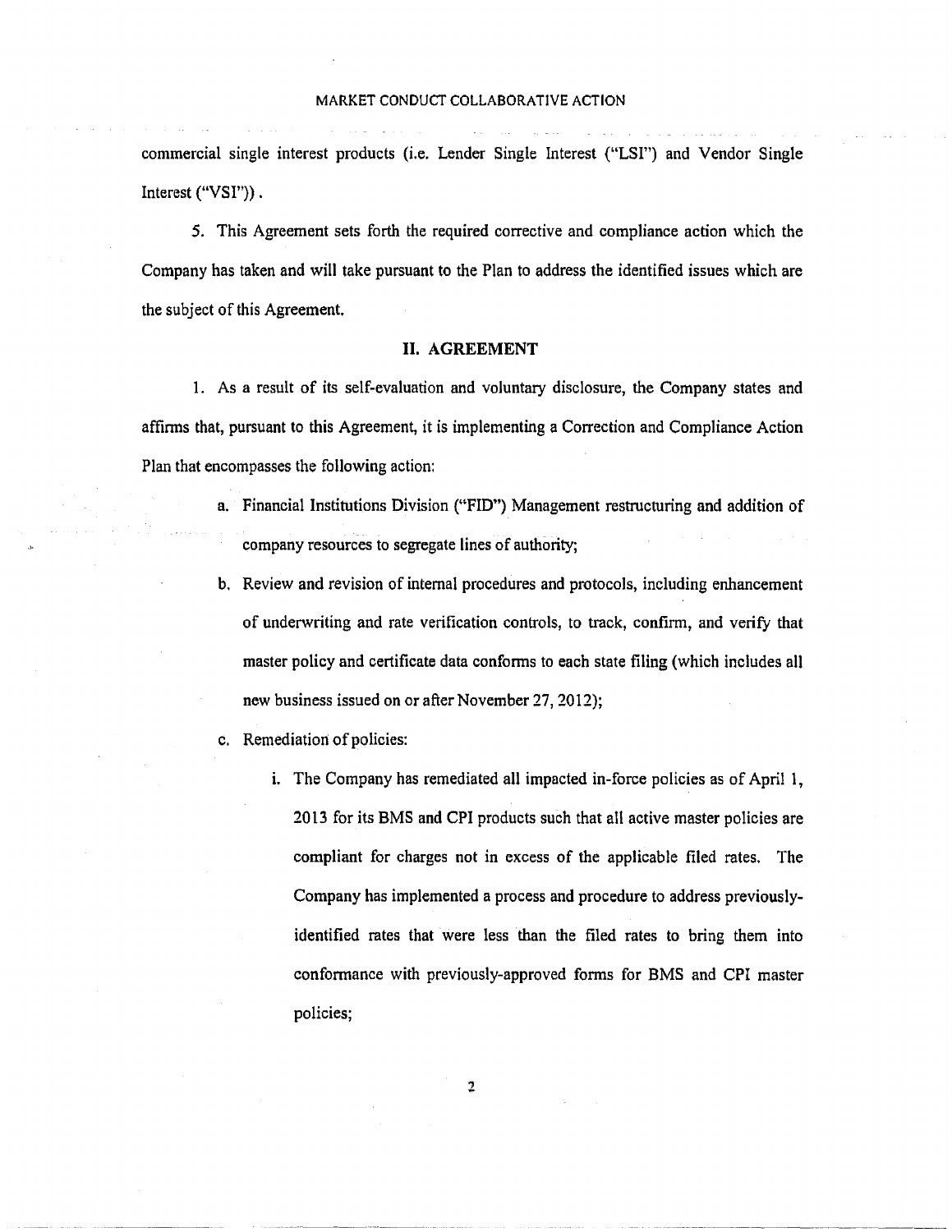- ii. The Company updated its LSl/VSI commercial product to increase coverage limits and clarify the types of collateral and other provisions of coverage. The Company has cancelled and rewritten its LSI/VSI products which were written between June 1, 2013 and August 1, 2014 such that all active policies are compliant;
- d. Development and ongoing implementation of a standard data file layout for agents to promote uniform coverage code reporting and provide all underwriting data elements necessary to verify rates. Additionally, the Company has undertaken a retrospective review (completed December 29, 2014) for the correction of prior company code inaccuracies related to premium allocation for  $years 2009 - 2013;$
- e. Remediation of identified material control weakness within FID related to use of proper rates and premium allocation through design and implementation of controls deemed critical for NAIC Annual Financial Reporting Model Regulation; and
- f. Implementation of a policy administration system designed specifically for FID, and development and implementation of interim rate verification processes for FID products.

2. The Company has developed a resolution process to estimate charges in excess of applicable filed and/or approved rates for BMS and CPI products and implemented the Plan, which includes a claim process to provide eligible borrowers with the opportunity for payment of any identified and verified charge that may have exceeded the applicable filed and/or approved rates on BMS and CPI master policies. An eligible borrower is defined to mean any person or

I J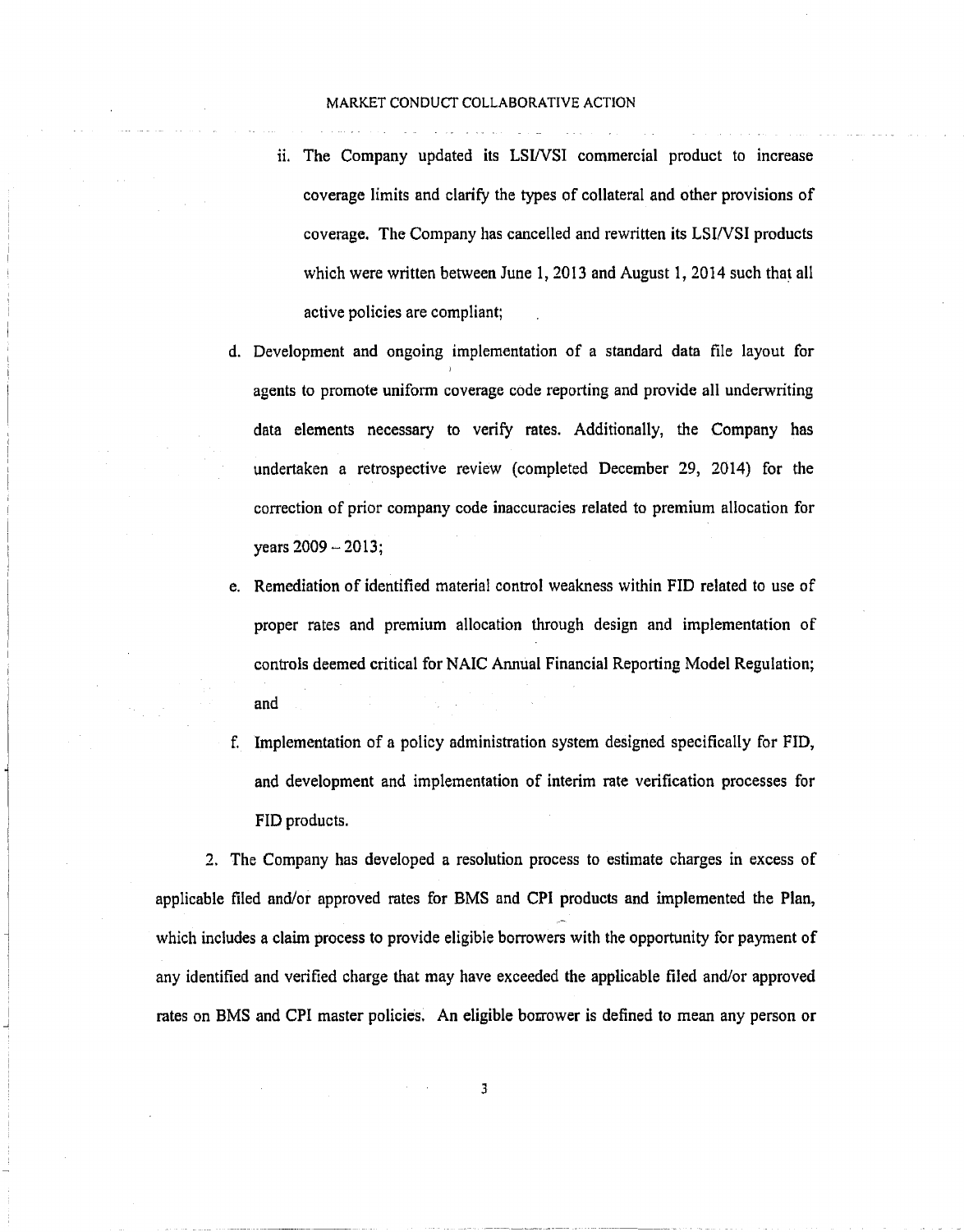entity other than an insured lender, creditor, or servicer, who is identified in the Company's records as having an interest in a mortgaged property that is the subject of a lender-placed certificate of insurance issued on behalf of the Company, if that certificate transaction assessed a premium charge in excess of a de minimis amount above the applicable rating plan, based upon preliminary calculation of the force-placed BMS and CPI rating charges that may have exceeded the filed and/or approved rates during the Look-Back Period,  $\ell$  except those charges that have since been detennined by the Company to be accurate. For purposes of this Plan, the de minimus amount shall be \$25 for BMS residential borrowers, at least \$50 for BMS commercial borrowers, and at least \$25 for CPI residential and commercial borrowers. Other than the corrective action noted in section l(c)(ii) above, no resolution process is necessary or warranted for the LSWSI product.

3. The Company agrees to pay eligible borrowers the verified benefit as determined by an independent third party administrator ("TPA"), according to the procedures set forth in this Agreement. The Company shall also pay interest of 3.70 percent on any eligible borrower claim that is determined to be payable as part of the claim process, unless the law of a specific State calls for a different rate of interest to be applied to refunds of property/casualty premium. Interest will be calculated from the date the impacted certificate transaction occurred through the earlier of either: (i) the date the benefit payment is paid to the borrower; or (ii) the conclusion of the three (3) year period as discussed herein.

4. The Company will establish payment procedures under this Agreement and provide regular reporting to the Departments regarding key processing components such as response rates, claims made, claims paid, claims rejected, and notices returned. The payments to claimants under this paragraph shall be made as follows:

<sup>&</sup>lt;sup>1</sup> The Look-Back Period is defined as January 1, 2009 to March 31, 2013.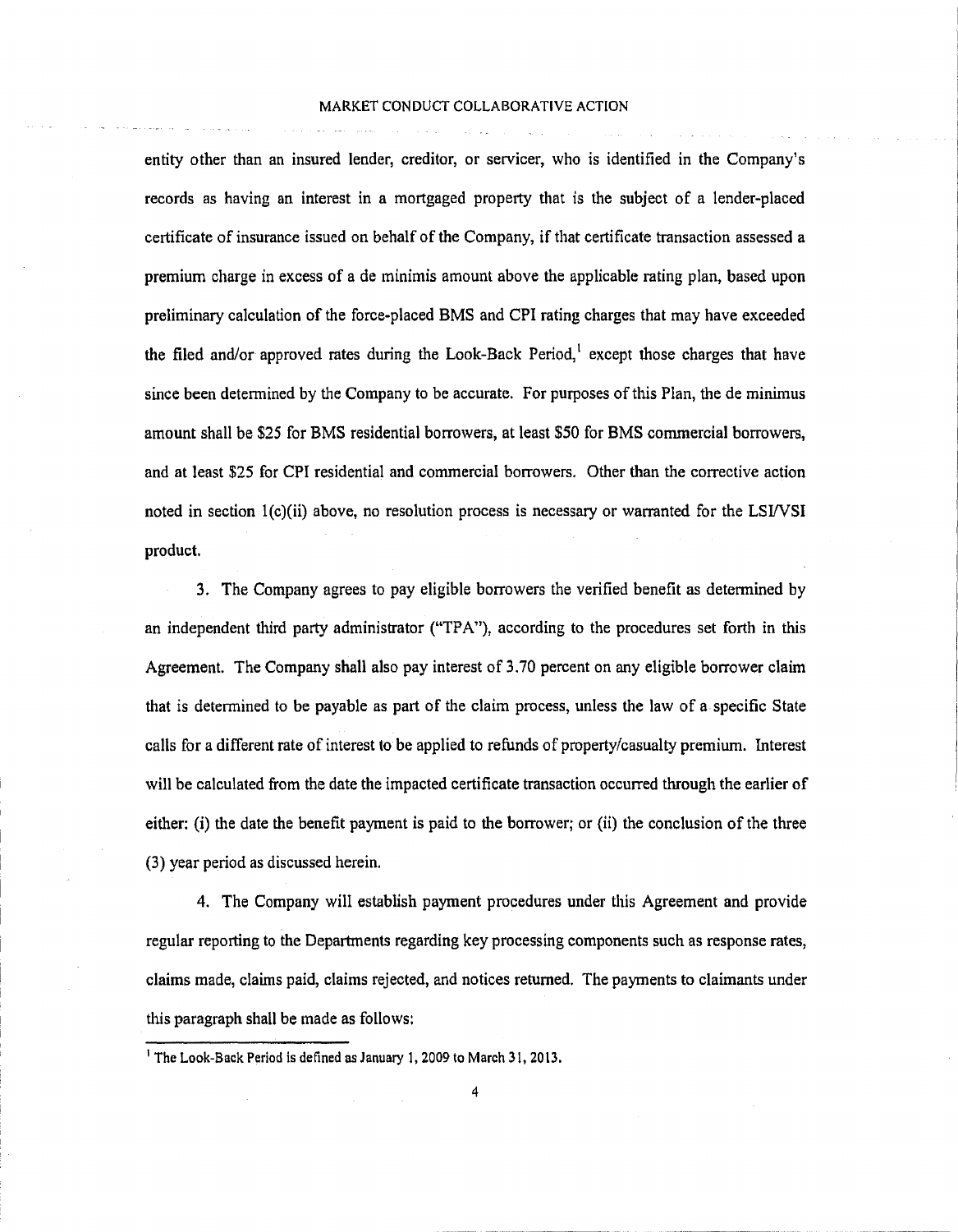- a. As of June 30, 2014, the Company executed an initial mailing of the Borrower Notice and Claim Fonn (attached hereto as Exhibit 2), to eligible borrowers.
- b. After the notice is received, each eligible borrower has the opportunity to submit a claim within ninety 90 days of the date of the mailing to initiate the claims review process. The Company will provide a follow-up notice allowing for an additional 90 days beyond the original 90-day deadline for claim submission.
- c. Following receipt of a timely claim, the TPA will conduct claim reviews and make determinations. In the event a claim decision is challenged, the TPA has established an appeal process to have any such contests reviewed again.
- d. Following the claims review process, the Company will remit payment of any verified benefit to the eligible borrower from a Fund, described herein.

5. In accordance with and defined in the Plan, the Company agrees to establish a Fund of \$20,381,997 from which all BMS and CPI claim payments will be made.

6. For purposes of this Agreement only, the Company agrees that monies remaining in the Fund at the conclusion of all outstanding BMS and CPI claims will be considered unclaimed property subject to escheatment as to each Participating State pursuant to the unclaimed fund/escheatment laws of each Participating State. This paragraph shall not apply to Participating States that elect, on the State RSA Adoption Fonn (Exhibit 4), to implement a separate method for return of monies remaining in the Fund.

7. Neither this Agreement, nor any act performed or document executed pursuant to or in furtherance of this Agreement, are now, or at any point in the future, deemed to be an admission of or evidence of liability or any wrongdoing by the Company.

8. The Parties agree that this is a compromise of a disputed claim, and that this

5

- --- ------· --------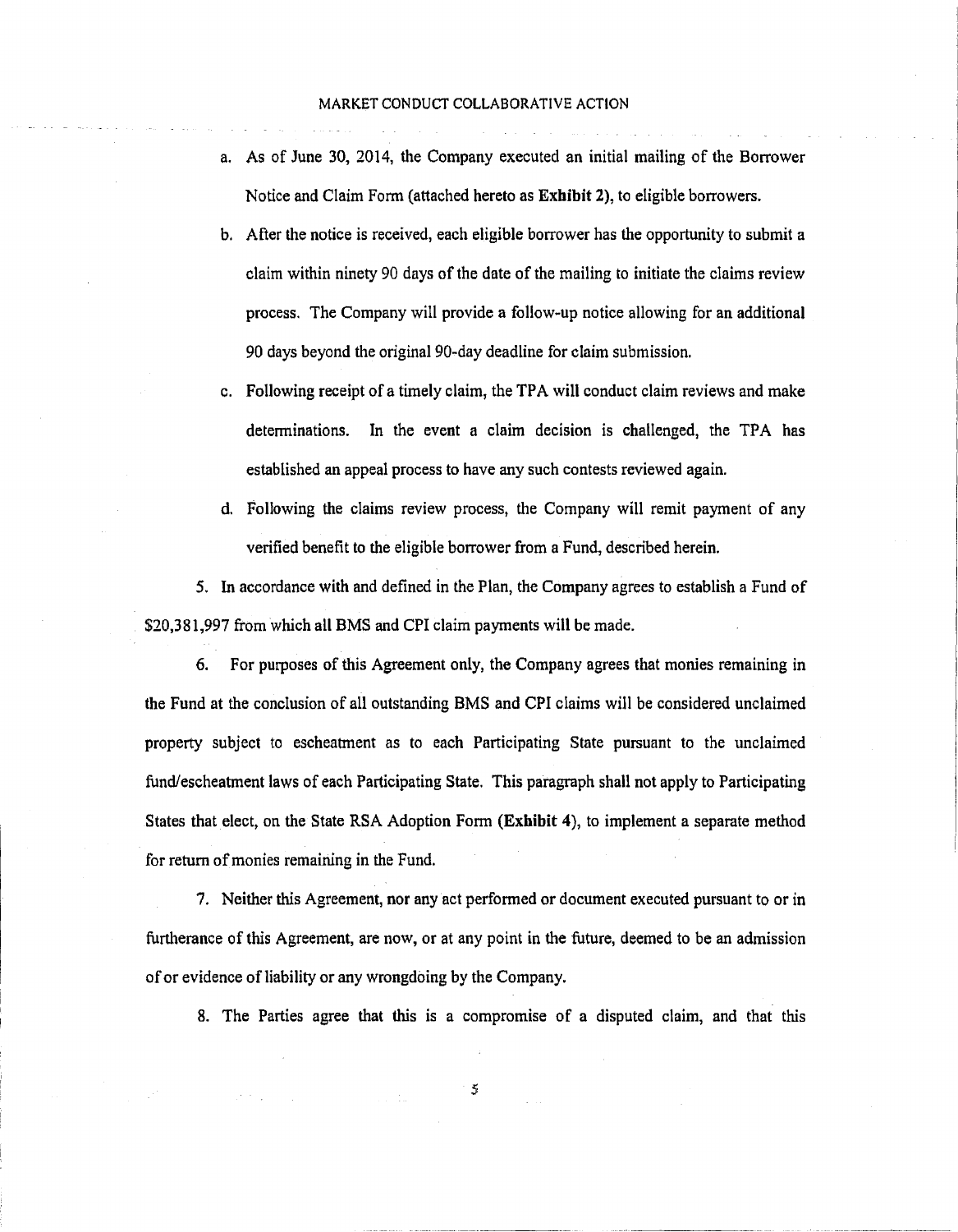Agreement is entered into without admitting any liability, which liability is expressly denied, and without agreement by any party to any of the allegations made by another party.

9. The Departments agree that this Agreement fully resolves any and all claims with respect to the matters encompassed within the scope of this Agreement.

# III. ADMINISTRATIVE PENALTY, EFFECTIVENESS OF THIS AGREEMENT, AND EXAMINATION

1. The Company agrees to pay an Administrative Penalty in the amount of up to twentyfour (24) million dollars.

2. Due to the Company's voluntarily self-reporting of the issues which are the subject of this Agreement, the Departments agree to waive fifty (50) percent of the Administrative Penalty defined in Section Ill, Paragraph I above, or twelve (12) million dollars.

3. If the Company implements the fully operational policy administration system as referenced in Section II, Paragraph 1 with all agents submitting transaction data using the standard data file layout, on or before March 31, 2016 as set forth and in conformance with Exhibit 2 of the Plan, the Departments agree to suspend fifty (50) percent of the twelve (12) million dollar Administrative Penalty described in Section III, Paragraph 2. The Company agrees to provide the Managing Lead State with a written certification of completion, completed by an officer of the Company, on or before March 31, 2016, indicating the Company has implemented the fully operational policy administration system as described in Section II, Paragraph 1. Therefore, the Company agrees to pay a minimum Administrative Penalty of six (6) million dollars in accordance with Section III, Paragraph 12, subject to any additional Administrative Penalties which may be assessed pursuant to Section III, Paragraphs 4, *5,* and 16 of this Agreement.

4. Should the Company fail to provide a written certification of completion, as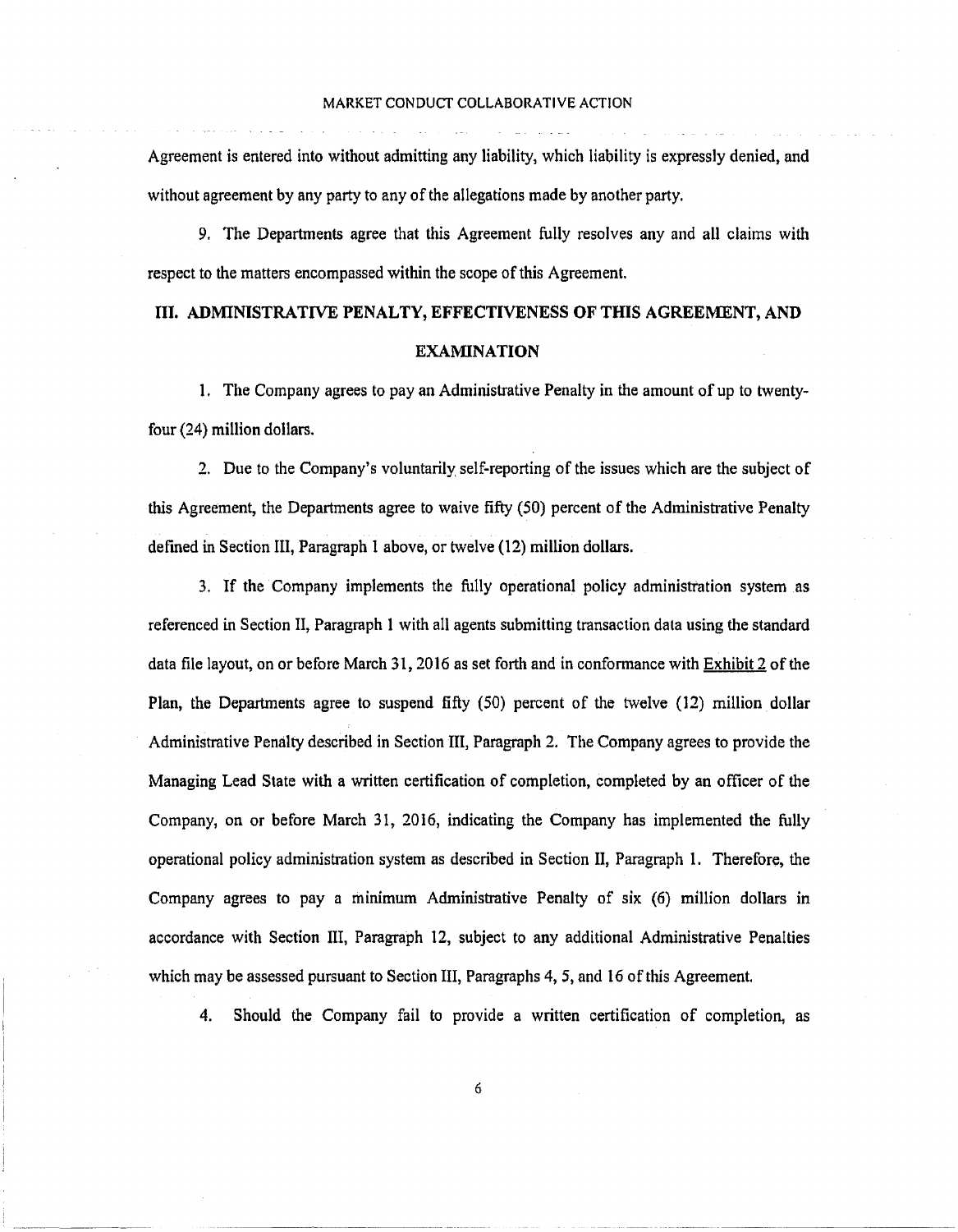described in Section III, Paragraph 3, to the Managing Lead State on or before March 31, 2016, the suspended six (6) million dollar Administrative Penalty referenced in Section III, Paragraph 3 will be reinstated. Payment of this reinstated Administrative Penalty will be made in accordance with Section III, Paragraph 13.

5. Should the Departments find upon completion of the examination discussed in Section III, Paragraphs 14 through 16, that the Company failed to implement the fully operational policy administration system as described in Section II, Paragraph 1, on or before March 31, 2016, the suspended six (6) million dollar Administrative Penalty referenced in Section III, Paragraph 3 will be reinstated. Payment of this reinstated Administrative Penalty will be made in accordance with Section III, Paragraph 16.

6. **Exhibit** 3 of this Agreement sets forth the allocation of the Administrative Penalty which will be payable if all States execute the Agreement. Only those States that execute this Agreement as Lead States or deliver an executed State RSA Adoption Form to the Managing Lead State on or before the Effective Date, as defined in Section III, Paragraph 9 below, will receive a payment under this Agreement.

- 7. The effectiveness of this Agreement is conditioned on the following:
	- a. Approval and execution of the Agreement by the Company and by the Lead States, which shall establish the Execution Date; and
	- b. Approval and execution of this Agreement by at least 25 of the 51 States where the Company writes BMS and CPI, within the timeframe specified in Section III, Paragraph 7 below.

8. Each State seeking to participate in the payment allocation must deliver an executed State RSA Adoption Form to the Ohio Department on or before 45 calendar days after the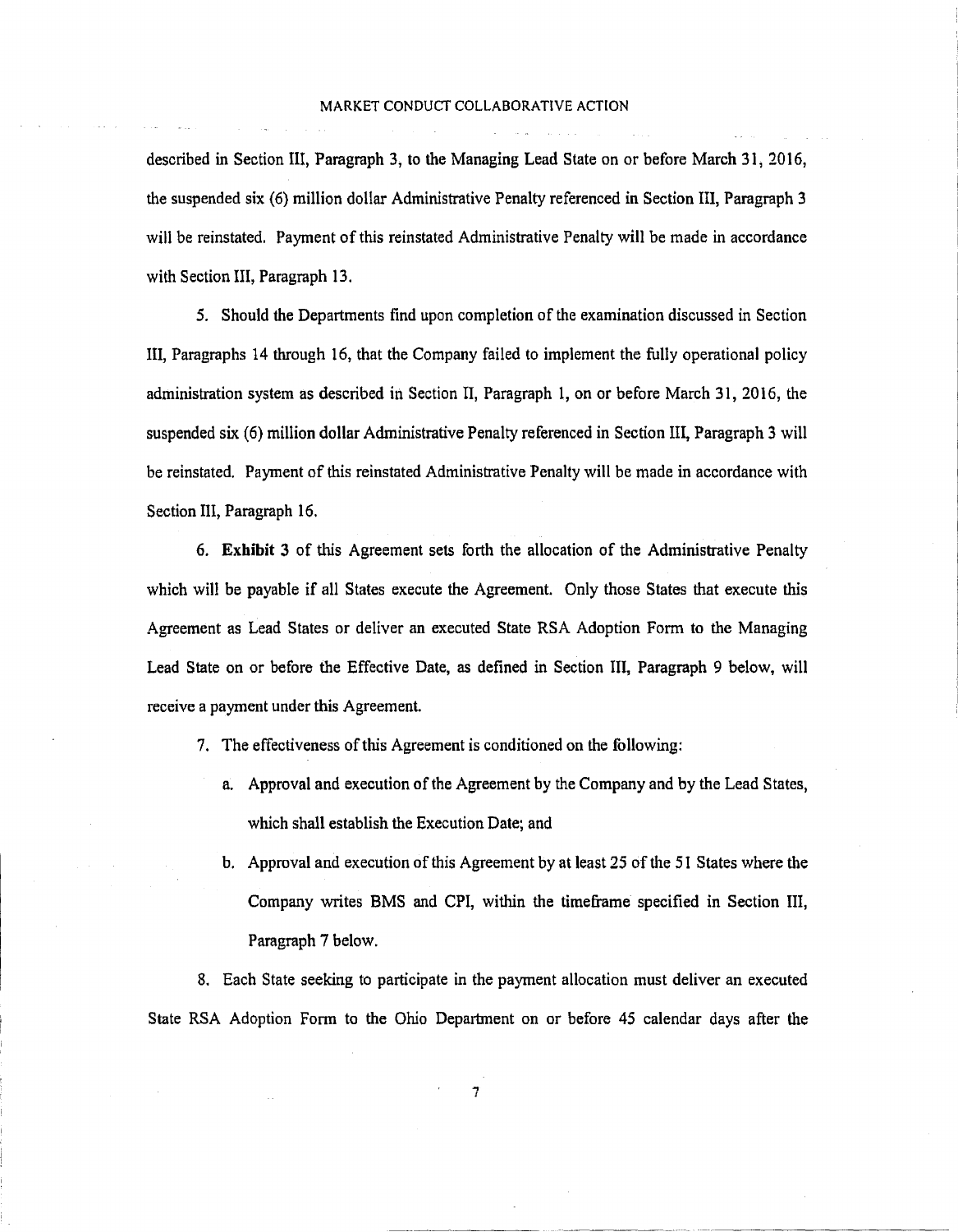Execution Date. Each State submitting an RSA Adoption Form shall be known as a "Signatory State."

9. The Effective Date of this Agreement is 45 calendar days after the Execution Date, provided that at least 25 States have become Signatory States and the Ohio Department provides written notice to the Company that 25 States have become Signatory States. Each Signatory State's allocation of the Administrative Penalty will be a prorated amount based on each Signatory State's percentage of the Company's 2013 total written premium for BMS and CPI combined.

10. Following the Effective Date, the Managing Lead State will prepare an allocation table stating the percentage and amount of the Administrative Penalty that will be payable to each Signatory State.

11. The Managing Lead State will instruct the Company on each Signatory State no later than 15 business days after the Effective Date, unless the Company and Managing Lead State agree in writing to an extension.

12. Payment of the Administrative Penalty shall be made by the Company to the Signatory States within 15 business days of receipt of the payment instructions from the Managing Lead State unless the Company and Lead States agree to an extension. Payment shall be made as directed in each Signatory State's signed State RSA Adoption Form.

13. If the suspended six (6) million dollar Administrative Penalty referenced in Section III, Paragraph 3 is reinstated in accordance with Section III, Paragraph 4, payment shall be made as directed in each Signatory State's signed State RSA Adoption Form by April 15, 2016.

14. The Lead States will conduct an examination of the issues addressed by this Agreement. The examination will review all policies covered by the Plan with an effective date

8

------·-· ------------··---- ··-----------------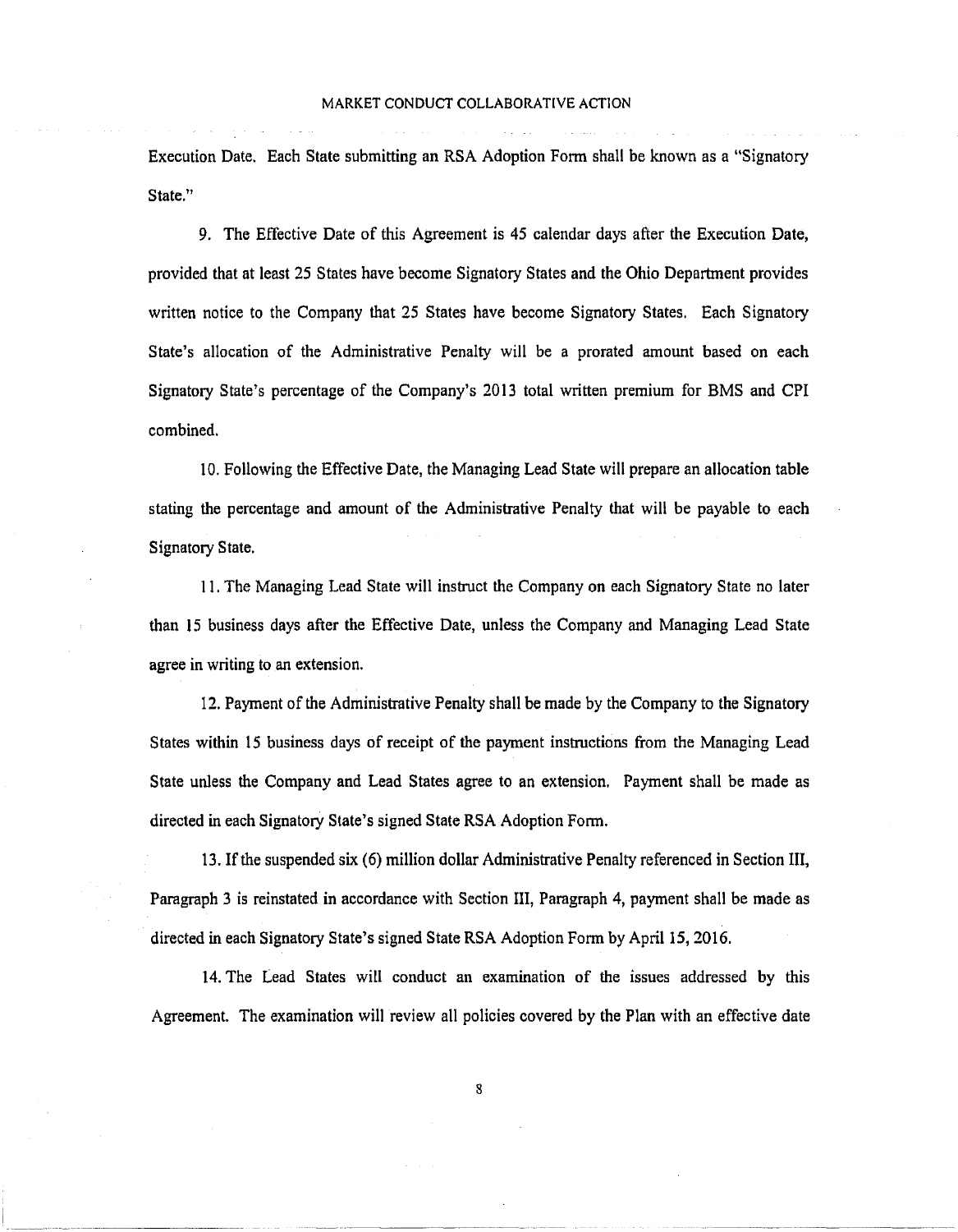on or after January l, 2016. The examination shall be conducted in accordance with the applicable examination law and regulations and the NAIC's Market Regulation Handbook and shall follow the standards which are consistent with the standards set forth in this Agreement.

15. The Lead States agree that the examination will not be commenced before April 1, 2016, unless the Managing Lead State determines that the Company has failed to substantially comply with a material provision of this Agreement.

16. If, after the examination described in Section III, Paragraphs 14 and 15, the Lead States determine that the Company has failed to substantially comply with a material provision of this Agreement; the Departments may assess additional Administrative Penalties. These additional Administrative Penalties, if any, will be made as directed in each Signatory State's signed State RSA Adoption Form upon conclusion of the examination.

### IV. MISCELLANEOUS PROVISIONS

1. To the extent permitted by State law, all audit reports, statistical reports, work papers, documents, and any other information produced, obtained, or disclosed in connection with the Plan, including, but not limited to, the Plan itself, regardless of the manner of production or disclosure, shall be given confidential and privileged treatment, shall not be subject to subpoena, shall not be made public, and are not public records subject to disclosure. Nothing in this Agreement is intended to, nor shall it, preclude Signatory States from disclosing the results of compliance with the Agreement to non-Signatory States that are in compliance with NAIC confidentiality agreements.

2. Each person signing on behalf of a Signatory State gives express assurance that, under applicable law, such person has authority to enter into this Agreement.

3. Any action or proceeding to enforce the provisions of this Agreement shall be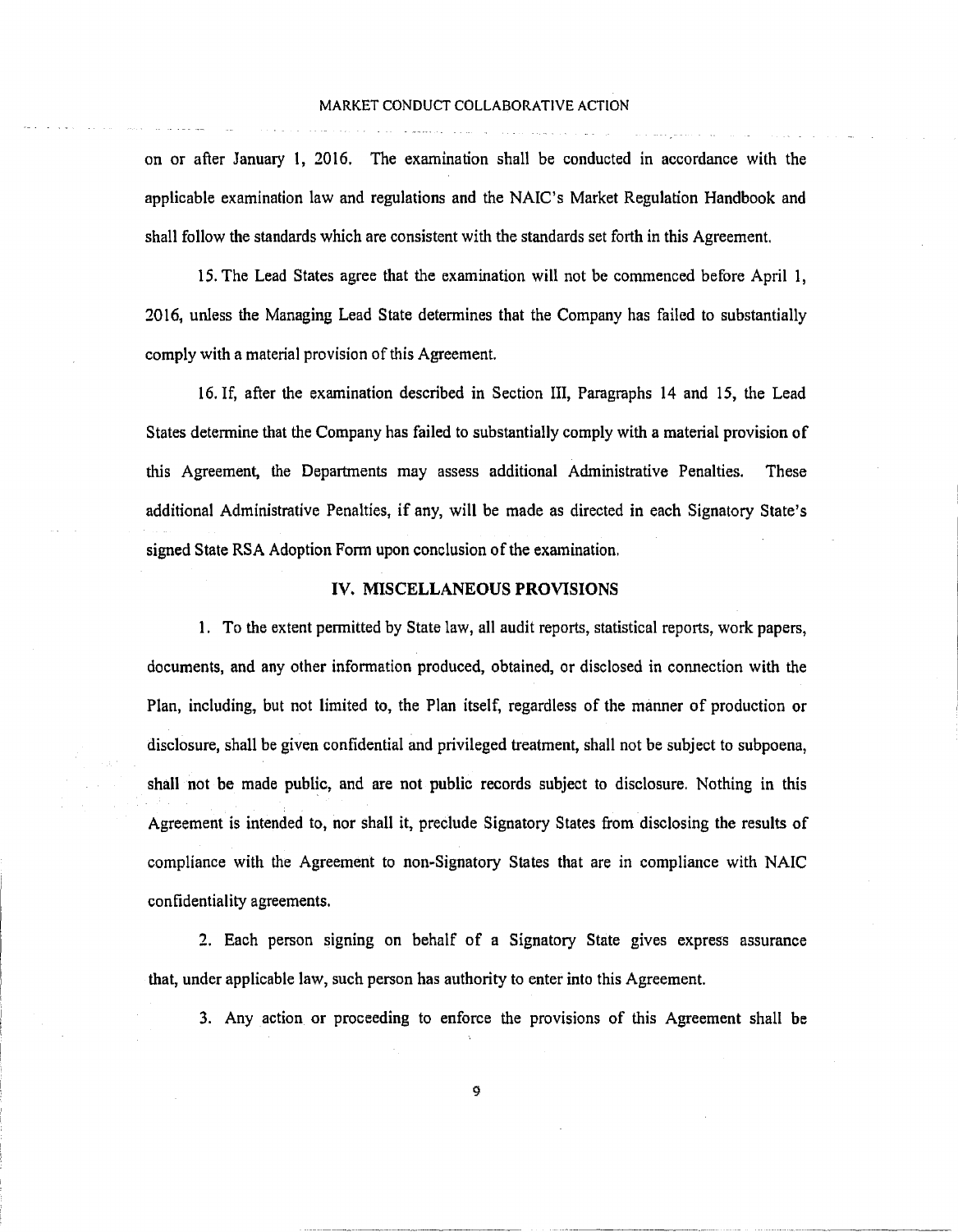governed by and interpreted in accordance with the laws and regulations of Ohio, without regard or reference to choice or conflict of laws rules.

4. The section headings herein are intended for reference and shall not by themselves detennine the construction or interpretation of this Agreement.

5. To the extent not addressed in an existing consent order with a State, this Agreement represents the entire understanding between the Company and the Signatory States with respect to the subject matter hereof and supersedes any and all prior understandings, agreements, plans, and negotiations, whether written or oral, between the Company and any Signatory State.

6. This Agreement may be executed in one or more counterparts, all of which shall be deemed an original and all of which, when taken together, shall constitute one and the same Agreement. Execution and delivery of this Agreement may be perfonned by email or facsimile transmission.

7. In the event the Company believes it will be unable to meet a deadline under the Agreement or the Plan, the Company will promptly, but in no event Jess than five (5) business days prior to the deadline in question, inform the Managing Lead State. The Company will use its reasonable best efforts to meet any such deadline as soon as practicable. The Lead States and the Company agree to work together in good faith in all instances subject to this provision of the Agreement.

8. The Lead States and the Company may mutually agree, in writing, to any reasonable extensions of time that might become necessary to carry out the provisions of this Agreement.

9. Nothing contained in this Agreement shall confer any rights upon any persons or entities other than the Signatory States and the Company and is not intended for any other

lO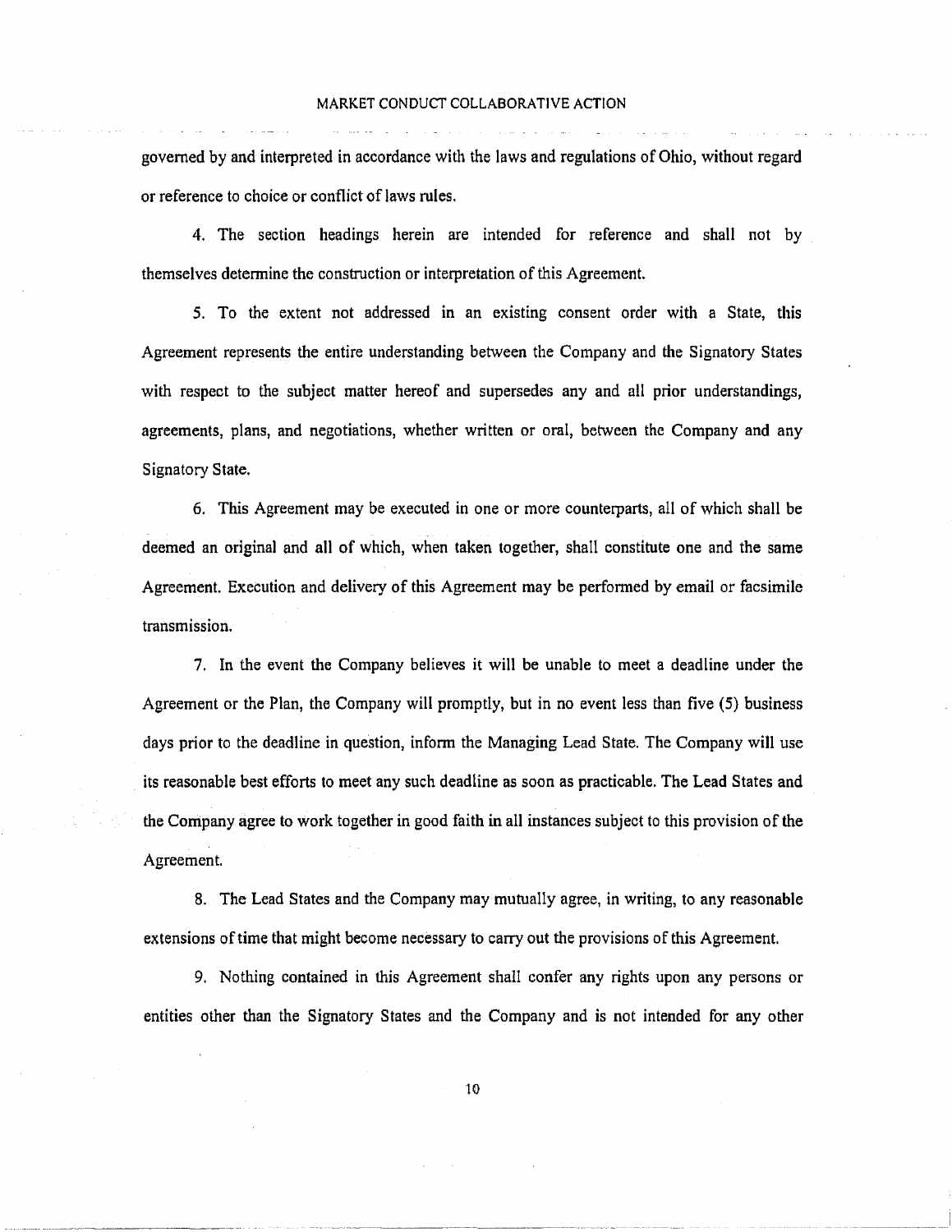purpose. Nor shall the Agreement be deemed to create any intended or incidental third party beneficiaries, and the matters addressed herein shall remain within the sole and exclusive jurisdiction of the Departments.

10. This Agreement shall be binding on and inure to the benefit of the Signatory States, the Company, and their respective legal representatives, successors, and assigns.

11. Except as otherwise provided herein, any notice required to be given to the Managing Lead State or the Company shall be sufficient if delivered in writing to the address below and if confinnation of delivery is obtained. Delivery may be made by facsimile transmission, courier service, hand delivery, or first-class certified or registered mail.

If to the Company:

American Modern Insurance Group, Inc.

ATIN: Mr. James T. Whittle, Esq.

7000 Midland Blvd.

Amelia, Ohio 45102

*With a copy to Counsel:*  Frost Brown Todd, LLC ATTN: Mr. Greg E. Mitchell, Esq. 250 West Main Street, Suite 2800 Lexington, Kentucky 40507

If to the Managing Lead State: Ohio Department of Insurance

 $\mathbf{11}$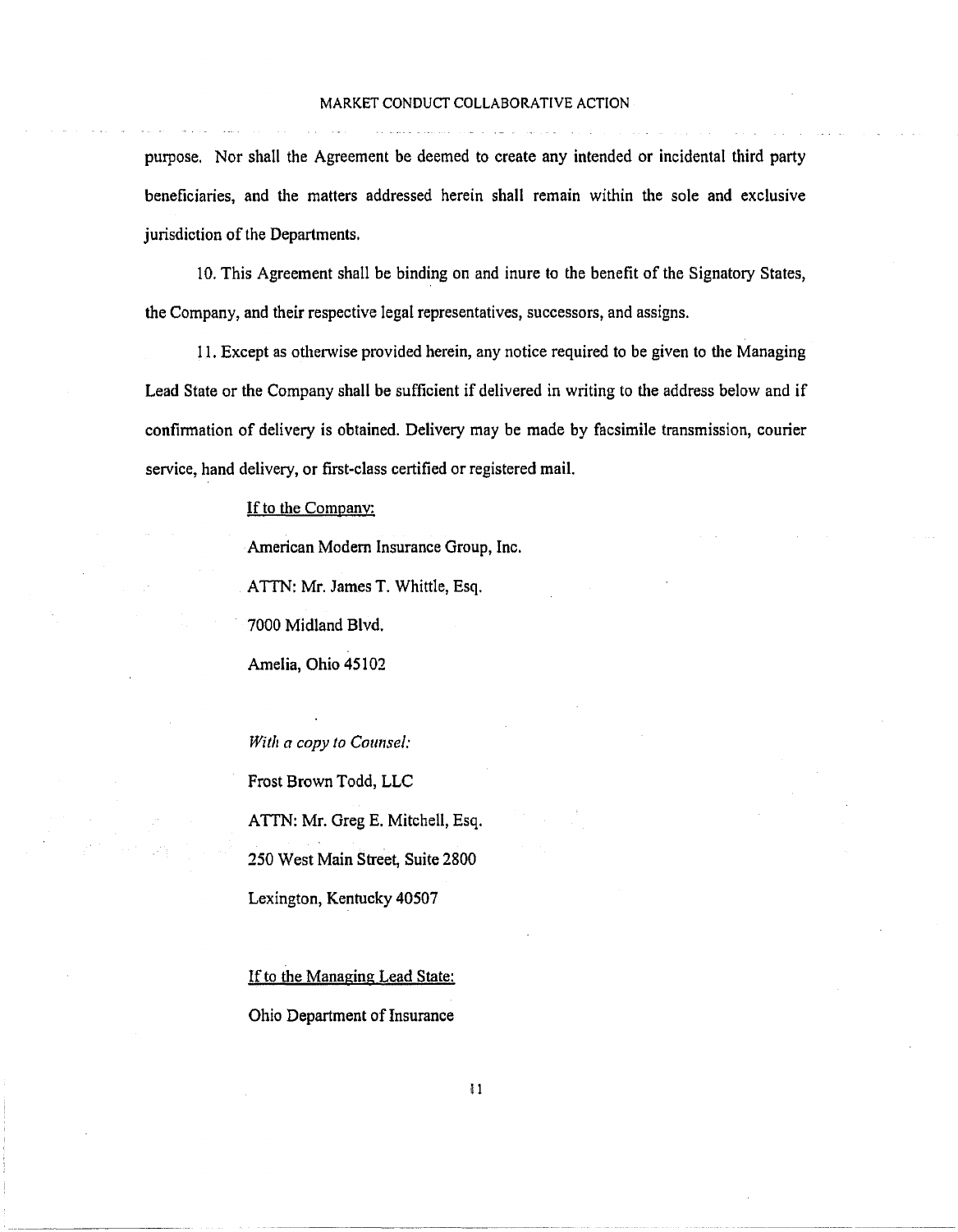Market Conduct Division

*50* West Town Street, Suite 300

Columbus, Ohio 43215

12. In the event that any portion of this Agreement is held invalid under any particular State's law as it is relevant to a Signatory State, such invalid portion shall be deemed to be severed only in that State and all remaining provisions of this Agreement shall be given full force and effect and shall not in any way be affected thereby.

13. Except as specifically set forth herein, the Company understands and agrees that by entering into this Agreement, the Company waives any and all rights to notice, hearing, and appeal respecting this Agreement.

# *{SIGNATURE PAGE IMMEDIATELY FOLLOWS]*

------------------------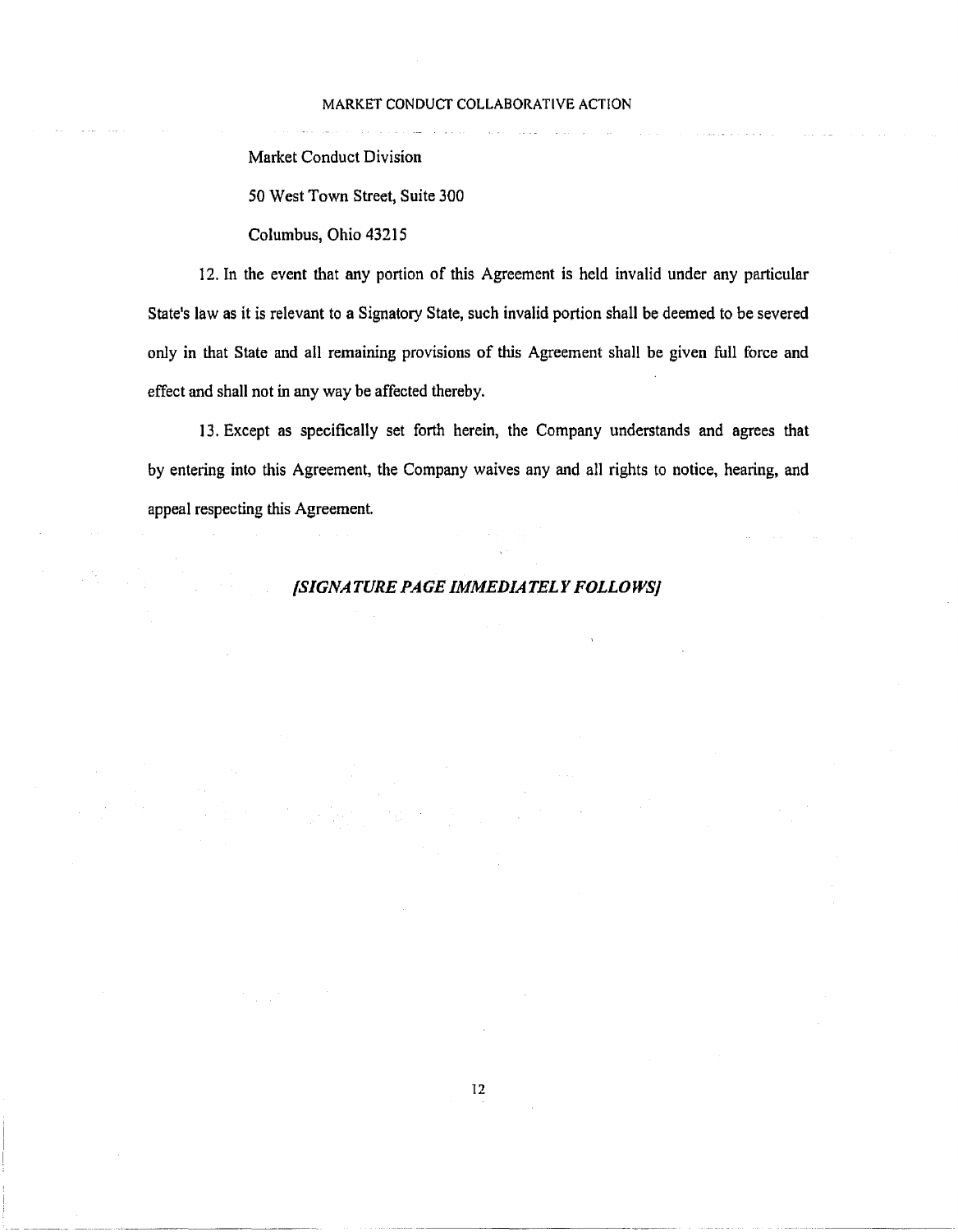# AMERICAN MODERN INSURANCE GROUP, INC.

I, Kevin E. Randall, hereby affiim that I am the Senior Vice President of American Modem Insurance Group, Inc., and have the authority to execute this Agreement on behalf of the Company, as defined herein.

Dated this  $26\frac{\mu}{\omega}$  day of  $\frac{\mu}{\omega}$   $\frac{\mu}{\omega}$ , 2015.

fendald

I, Paul W. Schneider, hereby affirm that I am the Senior Vice President of American Modern Insurance Group, Inc., and have the authority to execute this Agreement on behalf of the Company, as defined herein.

Dated this  $25\frac{H}{\text{day of}}$   $M_{\text{A}}$   $g$   $c$   $u$ , 2015. Nul-W. Schneider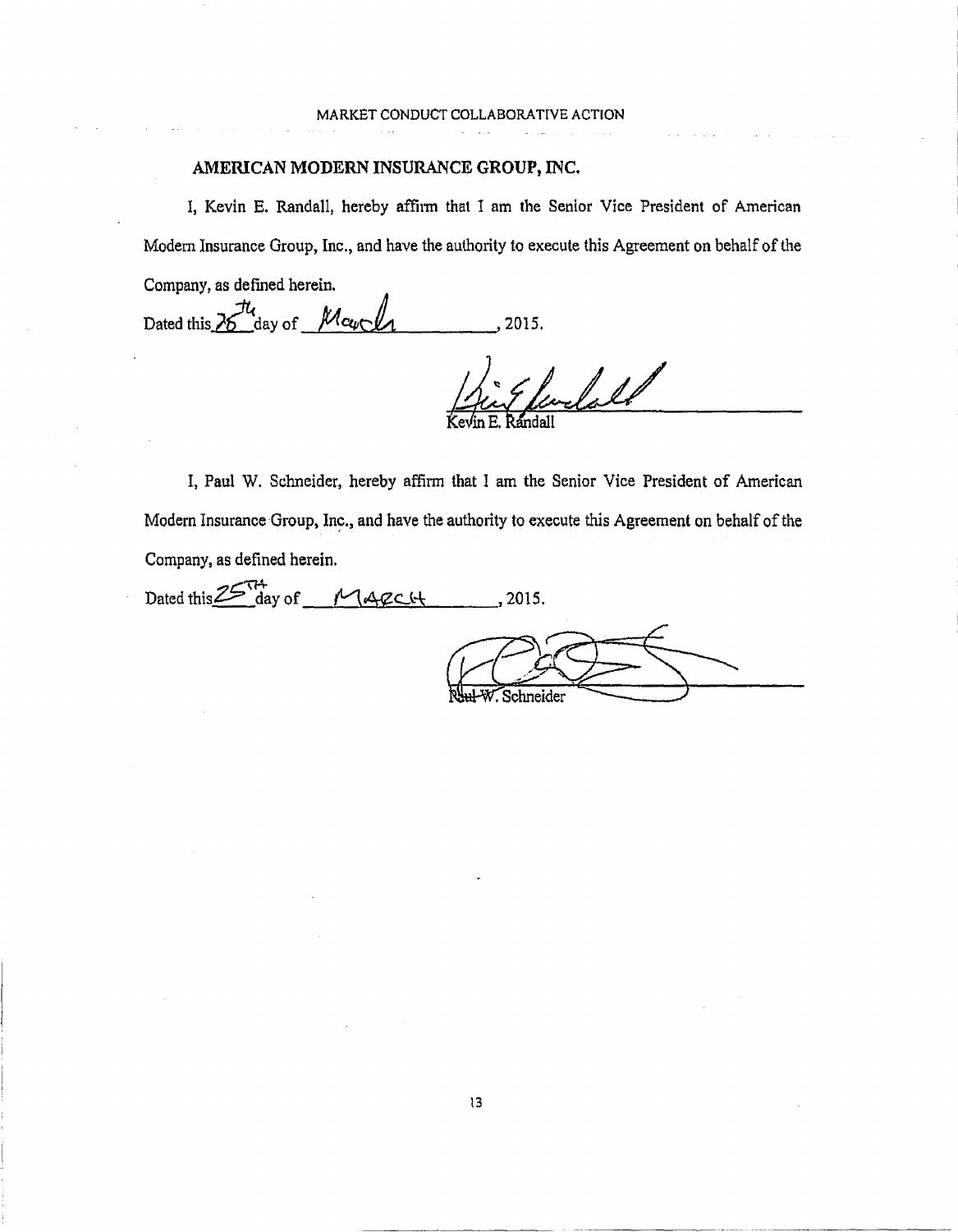### OHIO DEPARTMENT OF INSURANCE

 $By:$ 

Mary Taylor, Lt. Governor/Director

Datc:

Ohio Department of Insurance 50 West Town Street 3rd Floor, Suite 300 Columbus, OH 43215

**SECTIONS CO.** *NDIAN* A DEPARTMENT OF INSU By Commissioner 'nп.

Date: April 27, 2015

Indiana Department of Insurance 311 West Washington Street, Suite 103 Indianapolis, IN 46204

### WASHINGTON DEPARTMENT OF INSURANCE

By:~-~-~------~ Mike Kreidler, Washington State Insurance Commissioner

Date:  $\frac{1}{2}$   $\frac{1}{2}$   $\frac{1}{2}$   $\frac{1}{2}$   $\frac{1}{2}$   $\frac{1}{2}$   $\frac{1}{2}$   $\frac{1}{2}$   $\frac{1}{2}$   $\frac{1}{2}$   $\frac{1}{2}$   $\frac{1}{2}$   $\frac{1}{2}$   $\frac{1}{2}$   $\frac{1}{2}$   $\frac{1}{2}$   $\frac{1}{2}$   $\frac{1}{2}$   $\frac{1}{2}$   $\frac{1}{2}$   $\frac{1}{2}$   $\frac{1$ 

Washington Department of Jnsurance Insurance Building-Capitol Campus 302 Sid Snyder Avenue SW, Suite 200 Olympia, WA 98504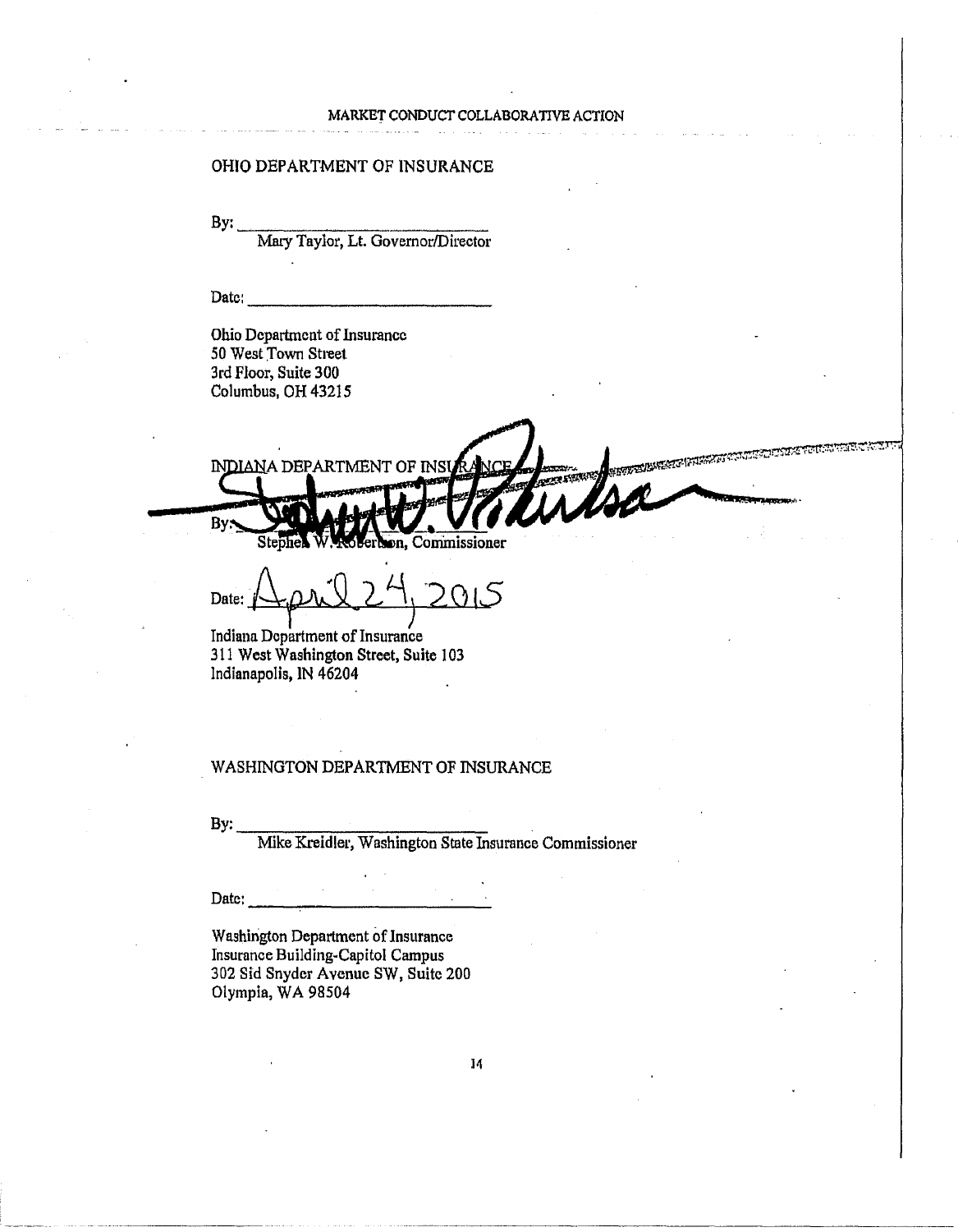#### OHIO DEPARTMENT OF INSURANCE

By:  $\frac{1}{\text{Mary Taylor, Lt. Governor/Director}}$ 

Oatl:!: ------------

Ohio Department of Insurance 50 West Town Street 3rd Floor, Suite 300 Columbus, OH 43215

#### INDIANA DEPARTMENT OF INSURANCE

By: <br>Stephen W. Robertson, Commissioner

Date:------------

Indiana Department of Insurance 311 West Washington Street, Suite 103 lndfanapolls, IN 46204

WASHINGTON DEPARTMENT OF INSURANCE

By:

Mike Kreidler, Washington State Insurance Commissioner

 $_{\text{Date:}}$   $\left(\frac{1}{4}\right)$   $\left(\frac{1}{2}\right)$   $\left(\frac{1}{2}\right)$   $\left(\frac{1}{2}\right)$ 

washlngton Department of Insurance Insurance Bullding-capltol Campus 302 Sid Snyder Avenue SW, Suite 200 Olympia, WA 98504

·-~~----------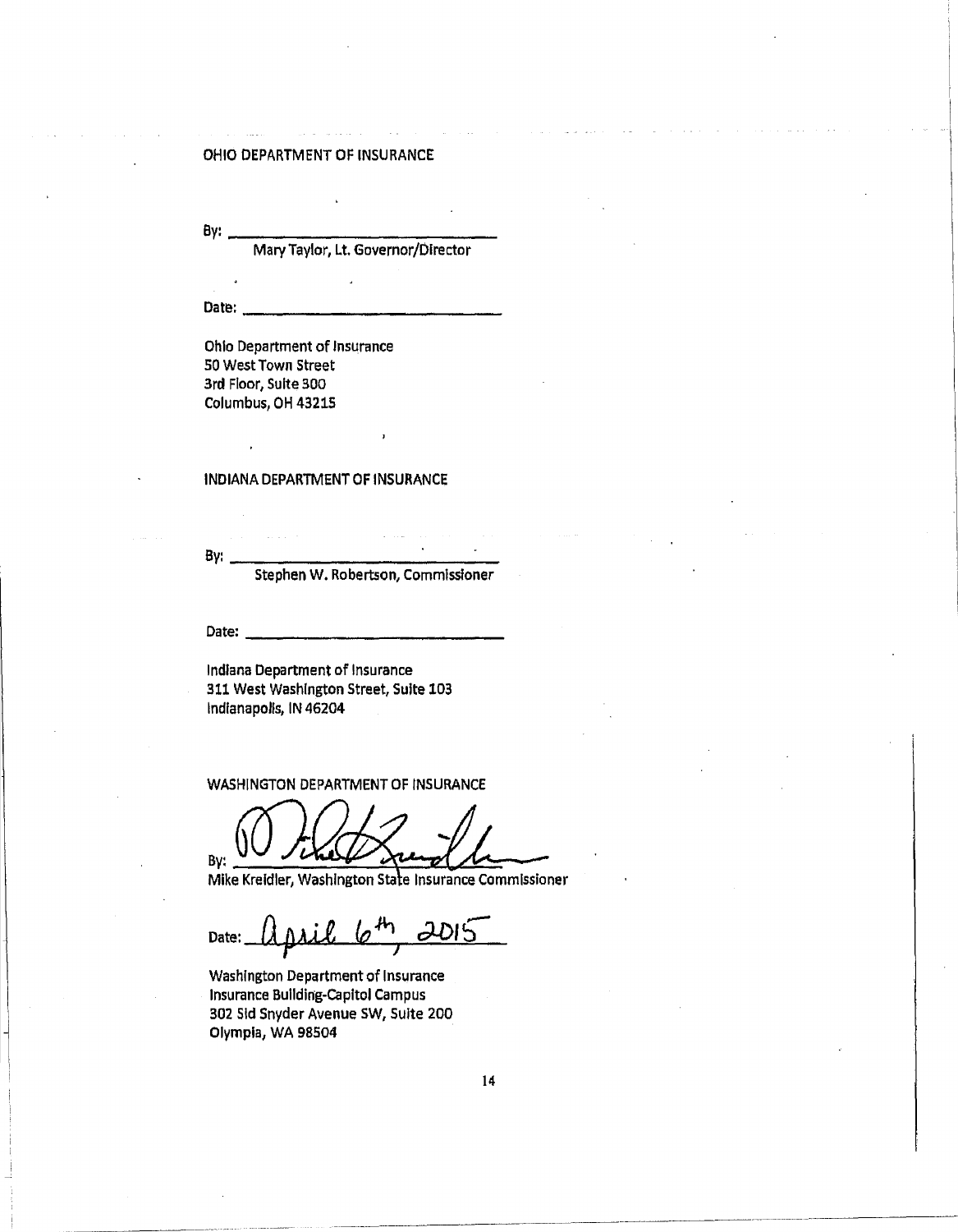# EXHIBIT 1 LIST OF AMERICAN MODERN INSURANCE GROUP, INC. SUBSIDIARIES SUBJECT TO THIS AGREEMENT

# AMERICAN MODERN INSURANCE GROUP, INC. NAIC COMPANY CODE 0361

### Named Subsidiaries

- i. American Modern Home Insurance Company (Ohio domicile) (NAlC #23469), doing business as ("d/b/a") American Modern Insurance Company in California;
- ii. American Modern Select Insurance Company (Ohio domicile) (NAIC #38652);
- iii. American Family Home Insurance Company (Florida domicile) (NAIC #23450), d/b/a as AFH Insurance Company in California;
- iv. American Southern Home Insurance Company (Florida domicile) (NAIC #41998); and
- v. American Western Home Insurance Company (Oklahoma domicile) (NAIC #35912)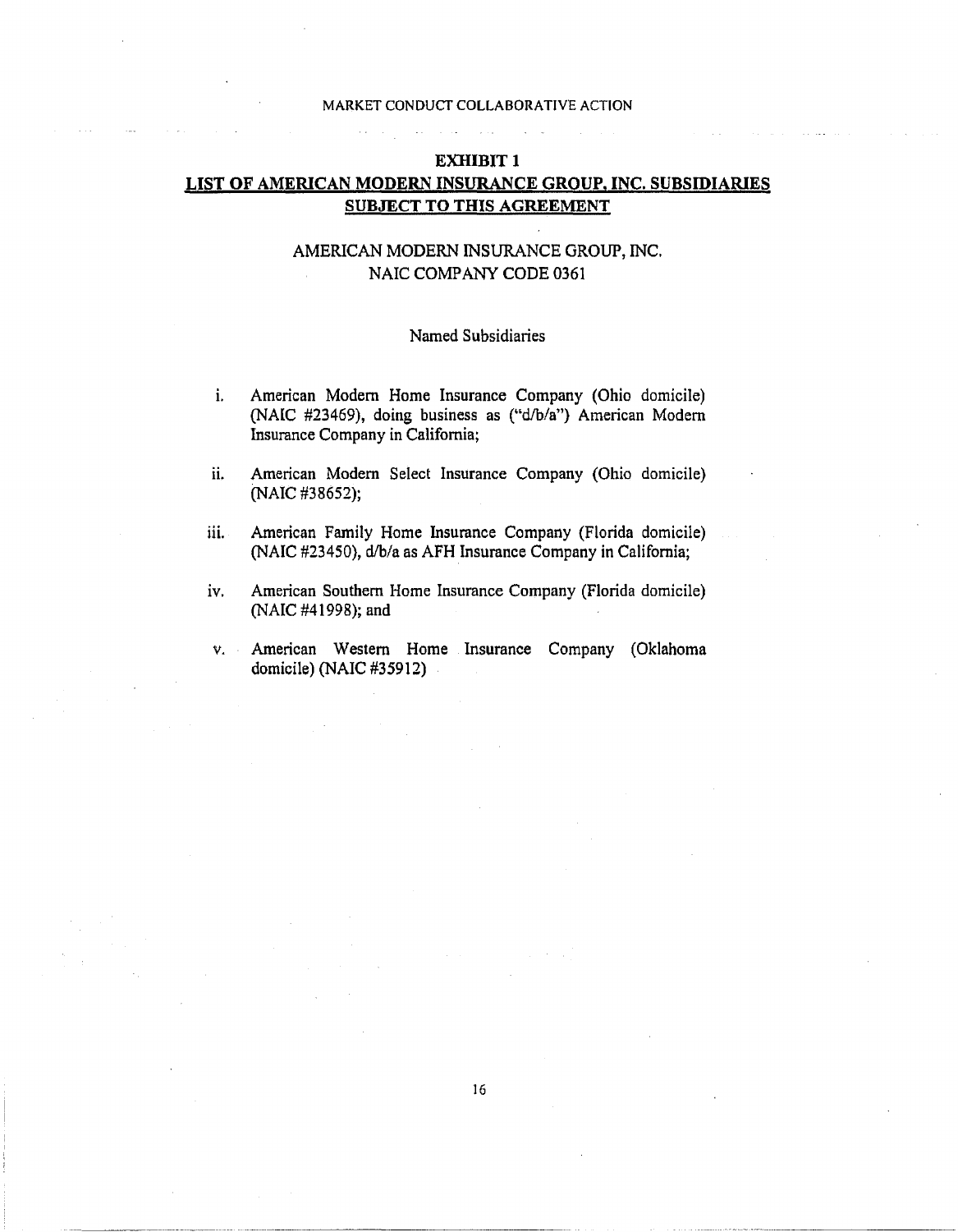# **EXHIBIT2 BORROWER NOTICE AND CLAIM FORM**

The following Borrower Notice and Claim form was provided to eligible borrower claimants beginning on June 30, 2014 as part of the Company's resolution process.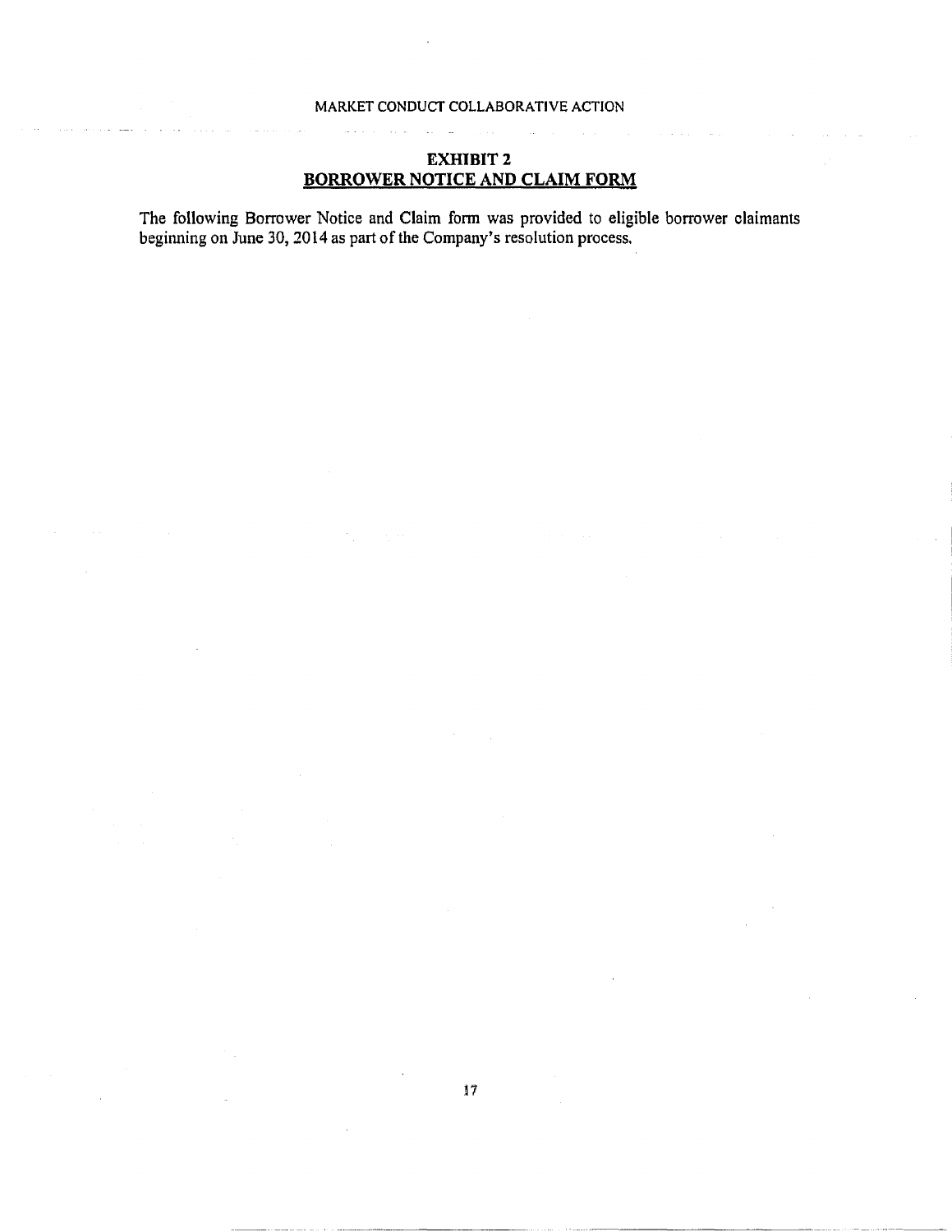Please return this form within 90 days of the date of this letter.

**•** 

**AMIG Claims Administration** clo GCG P.O. Box 10061 Dublin, OH 43017-6661 866-821-8386 www.AMIGClaimsAdministration.com





•

Control Number:

Certificate No.:

Estimated Maximum Benefit: \$

# BORROWER NOTICE AND CLAIM FORM

Dear Claimant:

We are writing to you in connection with a rating and underwriting review conducted by American Modern Insurance Group (AMIG)<sup>1</sup> and its related companies at the request of our state insurance regulator(s) concerning lender-placed Insurance policies. AMIG determined that it would review policies and the transactions issued under these policies that became effective between January 1, 2009 and March 31, 2013.

AMIG has agreed to conduct a review of these policies and where appropriate, provide you with an opportunity to submit a claim for payment up to the Estimated Maximum Benefit with interest.

You did not pay AMIG any premium for the lender-placed insurance coverage provided by these policies, but your lender or loan servicer may have deducted the charges for these premiums or taken other action to collect these amounts from you,

You are receiving this Notice and Claim Form because during our review we determined that your property was covered by a Certificate issued under a lender-placed insurance policy Issued by AMIG to your lender, its successors and/or assigns ('the Insured') during this period. As a resutt. you may be eligible to participate in our claims process and may be eligible to receive payment up to the Estimated Maximum Benefit amount listed above with interest.

If you would like us to review your claim and determine if you are eligible for a payment with interest, you must start the claims process by taking any one of the following three actions:

- {1) returning this Notice and Claim Form using the pra;:iald self-addressed envelope, OR
- (2) calling the Clafms Administrator to confirm your identity using the toll-free number which Is 866-821-8386, OR
- (3) going online to confirm your Identity and submit a Claim Form at www.AMIGClaimsAdmlnistration.com.

By participating In this process and receiVing a payment, you will be asked to give up {waive) certain legal rights in the event an amount, as determined by AMIG, Is paid to you. These rights are Important and include the abllity to pursue legal action. Before you docldo lo give up any of your rights, you may wish to consult an attomey.

In order to have your claim included in the process, please retum your form within 90 days of the date of this letter.

If you have any questions regarding this letter, please contact the Claims Administrator toll-free at 866-821-8386, or email us at info@AMIGClalmsAdministrahon.com.

 $\overline{\phantom{a}}$ 'The insurance policy that was issued by AMIG could have been issued by any of the following AMIG entities: 1) American Modern Home Insurance Company (in CA d/b/a American Modern Insurance Company); 2) American Modern Select Insurance Company: 3) American Family Home Insurance Company (in CA d/b/a AFH Insurance Company), 4) American Southern Home Insurance Company; or 5) American Western Home Insurance Company.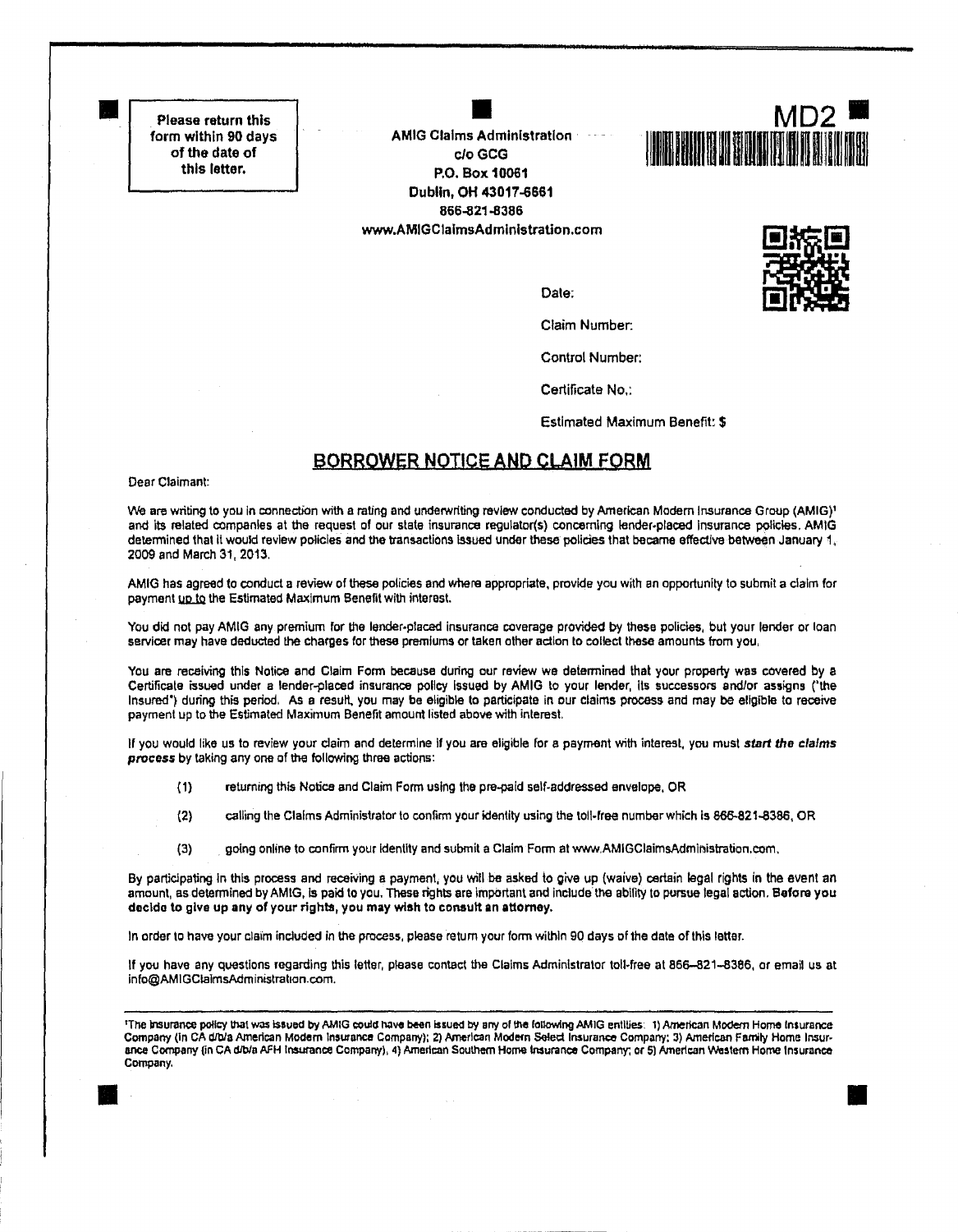| <b>CLAIMANT IDENTIFICATION</b>                                                                                                                                                                                                                                                                                                      |
|-------------------------------------------------------------------------------------------------------------------------------------------------------------------------------------------------------------------------------------------------------------------------------------------------------------------------------------|
| Contact Information: The Claims Administrator will use this information for all communications relevant to this Claim<br>(including the check, if eligible for payment). If this information changes, or if you need to make changes to your name, you<br>MUST notify the Claims Administrator in writing at the address on page 1. |
| <b>Claimant Name:</b><br><b>Current Street Address:</b>                                                                                                                                                                                                                                                                             |
| City:<br>Country (if Other than U.S.):<br>Zip Code:<br>'State:                                                                                                                                                                                                                                                                      |
| Name of the Person you would like the Claims Administrator to Contact Regarding This Claim (tallers than the Claiman Name(s) isled above):                                                                                                                                                                                          |
| <b>Evening Telephone Number:</b><br>Daytime Telephone Number:                                                                                                                                                                                                                                                                       |
| Email Address (Emai address is not required, but if you provide it you authorize the Cleans Administrator to use it in providing you with Information relevers to this clean.)                                                                                                                                                      |
| <b>COVERED PROPERTY INFORMATION</b>                                                                                                                                                                                                                                                                                                 |
| Lander:<br>Loan Number(s):                                                                                                                                                                                                                                                                                                          |
| Type of Covered Property: (i.e., home or auto)                                                                                                                                                                                                                                                                                      |
| <b>Covered Property Street Address:</b><br>City:                                                                                                                                                                                                                                                                                    |
|                                                                                                                                                                                                                                                                                                                                     |
| $\frac{1}{2}$<br>Zip Code:<br>Country (if Other than U.S.):<br>State:                                                                                                                                                                                                                                                               |

# I am requesting to participate In the Claim Process.

Pnnt your name here

**Signature** 

Date

In order to have your claim included in this process, please return your fonn within 90 days of the date of this letter.

To view GCG's Privacy Notice, please visit http://www.gcginc.com/privacy. The Michael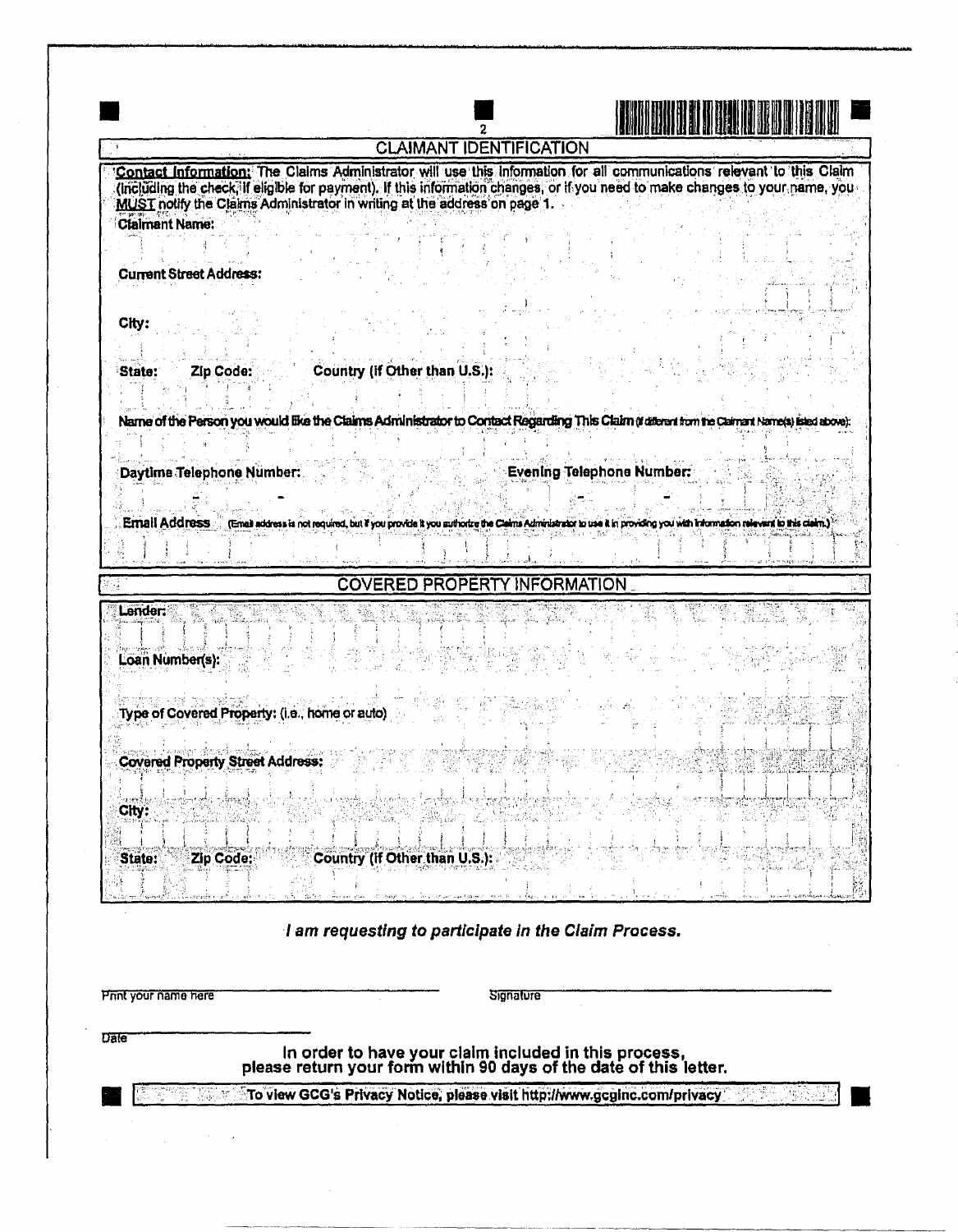# EXHIBIT 3 ALLOCATION OF ADMINISTRATIVE PENALTY

The following chart demonstrates the amount payable to each Signatory State if all States execute the RSA. Each Signatory State's allocation of the Administrative Penalty will be a prorated amount based on each Signatory State's percentage of the Company's 2013 total written premium for BMS and CPI combined. The final distribution schedule and percentage allocations will be prepared after the total number of Signatory States is finalized.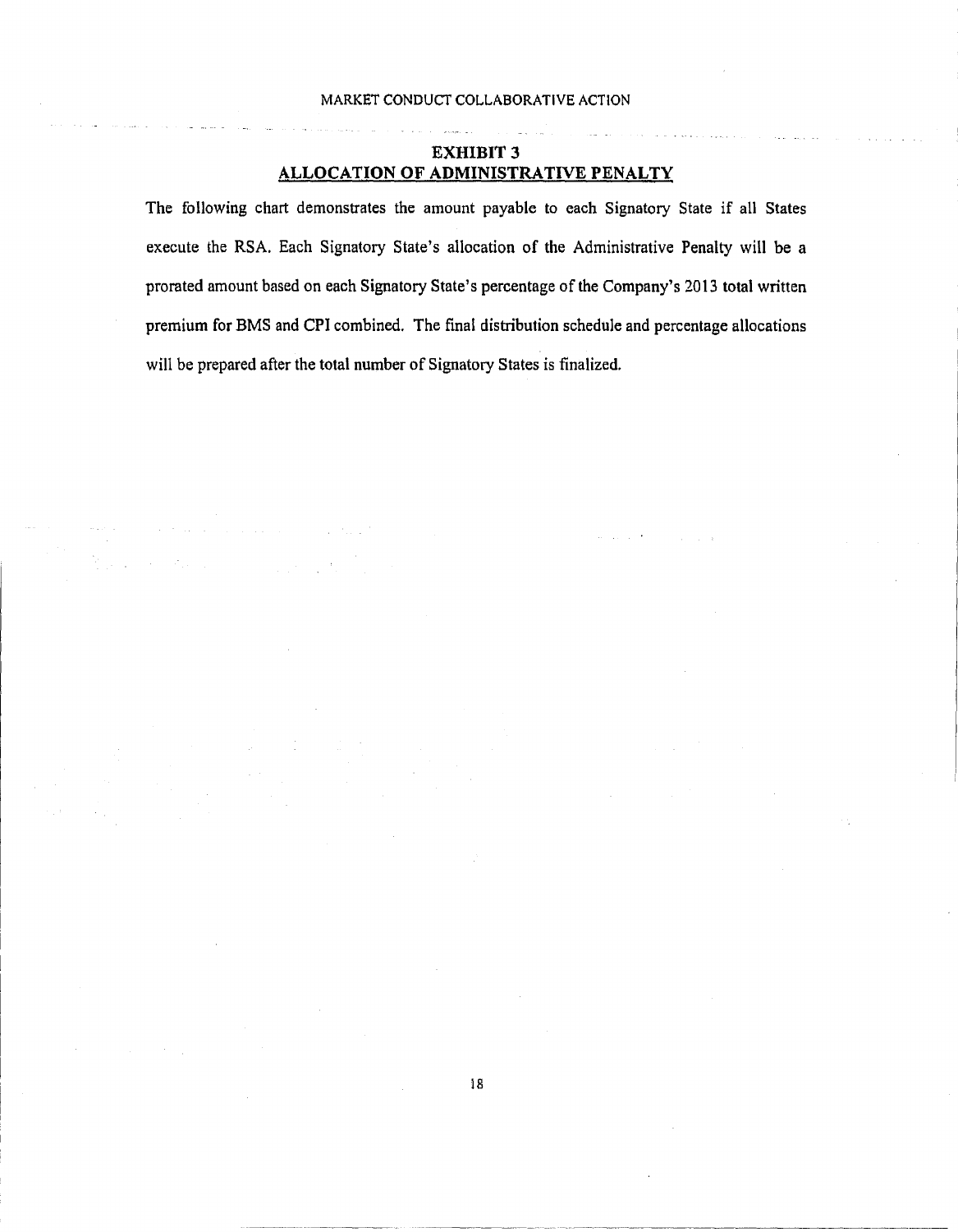|                      | <b>Exhibit 3. Penalty Allocation</b>   |         |                                        |
|----------------------|----------------------------------------|---------|----------------------------------------|
| <b>State</b>         | 2103 Written Premium                   | Percent | <b>Penalty Allocation</b>              |
| Alabama              | 3,227,779<br>S                         | 1.8%    | S<br>105,407.66                        |
| Alaska               | $\overline{\boldsymbol{s}}$<br>230,566 | $0.1\%$ | $\vec{s}$<br>7,529.46                  |
| Arizona              | $\overline{s}$<br>1,135,214            | 0.6%    | 37,072.01                              |
| Arkansas             | š<br>3,836,907                         | $2.1\%$ | 3<br>125,299.59                        |
| California           | $\overline{s}$<br>7,118,929            | 3.9%    | ŝ<br>232,478.63                        |
| Colorado             | 3<br>1,643,541                         | 0.9%    | $\overline{s}$<br>53,672.14            |
| Connecticut          | \$<br>2,102,905                        | 1.1%    | $\overline{s}$<br>68,673.32            |
| Delaware             | 3<br>445,402                           | 0.2%    | T<br>14,545.23                         |
| District of Columbia | 3<br>366,876                           | 0.2%    | T<br>11,980.85                         |
| Florida              | 6,334,003                              | 3.4%    | $\overline{s}$<br>206,845.77           |
| Georgia              | 3<br>6,707,764                         | 3.7%    | T<br>219,051.46                        |
| Hawaii               | \$<br>432,962                          | $0.2\%$ | $\overline{\mathbf{s}}$<br>14,138.98   |
| Idaho                | \$<br>712,516                          | 0.4%    | T<br>23,268.21                         |
| Illinois             | \$<br>10,328,574                       | 5.6%    | 337,294.10                             |
| Indiana              | ŝ<br>3,576,775                         | 1.9%    | 3<br>116,804.61                        |
| lowa                 | T<br>2,586,999                         | 1.4%    | s<br>84,482,09                         |
| Kansas               | 3<br>1,576,867                         | 0.9%    | 3<br>51,494.81                         |
| Kentucky             | $\overline{\mathbf{s}}$<br>3,632,753   | $2.0\%$ | 3<br>118,632.65                        |
| Louisiana            | 5<br>1,960,092                         | 1.1%    | \$<br>64,009.56                        |
| Maine                | 3<br>1,589,665                         | 0.9%    | $\overline{\mathfrak{s}}$<br>51,912.74 |
| Maryland             | \$<br>3,269,045                        | 1.8%    | 106,755.26                             |
| Massachusetts        | 3<br>3,930,276                         | 2.1%    | 3<br>128,348.69                        |
| Michigan             | T<br>5,654,015                         | 3.1%    | 3<br>184,639.80                        |
| Minnesota            | $\overline{\mathsf{s}}$<br>2,117,662   | $1.2\%$ | 3<br>69,155.23                         |
|                      | $\overline{\mathbf{s}}$                |         | T                                      |
| Mississippi          | 1,581,311                              | 0.9%    | 51,639.93<br>$\overline{s}$            |
| Missouri             | 5<br>4,465,267                         | 2.4%    | 145,819.57                             |
| Montana              | $\overline{\boldsymbol{s}}$<br>572,778 | 0.3%    | $\overline{s}$<br>18,704.87            |
| Nebraska             | T<br>711,190                           | 0.4%    | š<br>23,224.91                         |
| Nevada               | \$<br>723,627                          | 0.4%    | $\bar{s}$<br>23,631.06                 |
| New Hampshire        | 5<br>604,373                           | 0.3%    | $\overline{s}$<br>19,736.65            |
| New Jersey           | 5<br>9,579,340                         | 5.2%    | $\overline{s}$<br>312,826.81           |
| New Mexico           | \$<br>1,522,862                        | $0.8\%$ | s<br>49,731.20                         |
| New York             | S<br>8,208.196                         | 4.5%    | 268,050.17                             |
| North Carolina       | 2<br>7,104,746                         | 3.9%    | Ţ<br>232,015.46                        |
| North Dakota         | $\overline{\mathbf{s}}$<br>437,977     | $0.2\%$ | 5<br>14,302.75                         |
| Ohio                 | $\overline{\mathbf{s}}$<br>10,162,515  | 5.5%    | ŝ<br>331,871.21                        |
| Oklahoma             | Ś<br>7,873,685                         | 4.3%    | 5<br>257,126.25                        |
| Oregon               | $\overline{\mathbf{s}}$<br>1,673,092   | 0.9%    | \$<br>54,637.17                        |
| Pennsylvania         | $\overline{s}$<br>5,714,296            | 3.1%    | $\overline{\mathbf{s}}$<br>186,608.36  |
| Rhode Island         | $\overline{\mathbb{S}}$<br>453,062     | 0.2%    | S<br>14,795.38                         |
| South Carolina       | \$<br>4,301,732                        | 2.3%    | \$<br>140,479.10                       |
| South Dakota         | $\overline{\mathbf{s}}$<br>1,655,742   | 0.9%    | S<br>54,070.58                         |
| Tennessee            | $\overline{\mathbf{s}}$<br>3,178,869   | 1.7%    | $\overline{s}$<br>103,810.43           |
| Texas                | $\overline{\mathbf{s}}$<br>26,483,214  | 14.4%   | $\overline{s}$<br>864,846.56           |
| Utah                 | \$<br>1,843,594                        | $1.0\%$ | s<br>60,205.15                         |
| Vermont              | \$<br>673,216                          | 0.4%    | T<br>21,984.81                         |
| Virginia             | S<br>3,400,599                         | 1.9%    | 3<br>111,051.34                        |
| Washington           | \$<br>2,179,954                        | 1.2%    | \$<br>71,189.46                        |
| West Virginia        | Ŝ<br>1,005,398                         | 0.5%    | $\overline{\$}$<br>32,832.68           |
| Wisconsin            | \$<br>2,937,041                        | 1.6%    | $\overline{\mathbf{s}}$<br>95,913.20   |
| Wyoming              | S<br>165,422                           | 0.1%    | $\overline{s}$<br>5,402.09             |
| <b>Grand Total</b>   | `\$<br>183,731,185                     | 100.0%  | S.<br>6,000,000.00                     |

---·--··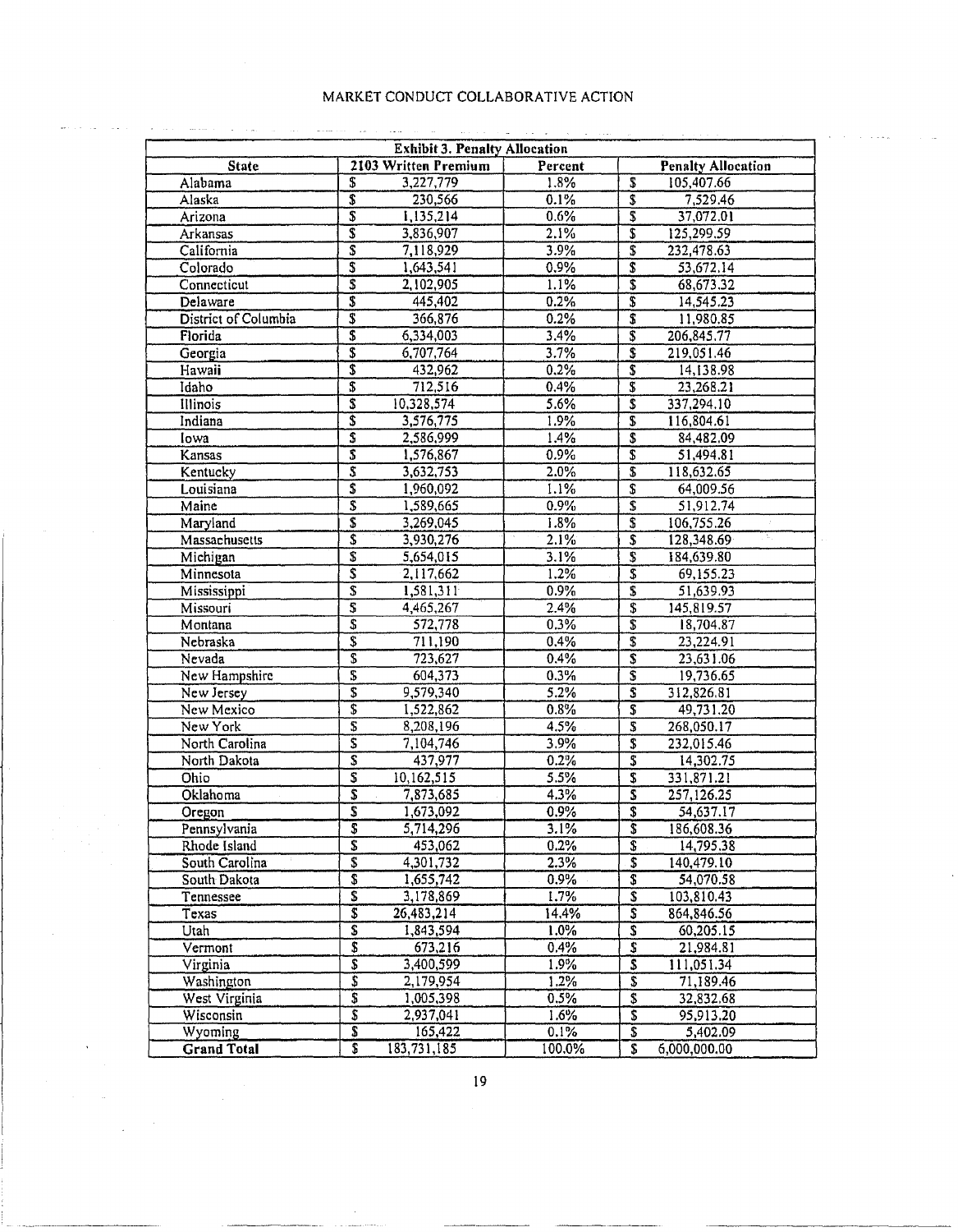## EXHIBIT<sub>4</sub> STATE RSA ADOPTION FORM

Adoption Of American Modem Insurance Group, Inc. Regulatory Settlement Agreement

| On behalf of the |                            |  |  |
|------------------|----------------------------|--|--|
|                  | (State/Commonwealth, etc.) |  |  |

 $I, \frac{1}{\sqrt{2}}$ , hereby adopt, agree, and approve

this Regulatory Settlement Agreement.

Dated this day of 2015.

(Typed or printed name of regulatory official)

By: \_\_\_\_\_\_\_\_\_\_\_\_ \_ (Signature)

(Typed or printed Title)

(Name of Insurance Regulatory Agency)

### Payment of Administrative Penalties

Instructions for payment and delivery: Unless otherwise specified, administrative penalties payable under this Agreement should be delivered to the above-named State at the address below. Electronic funds delivery is available upon request.

The check should be made payable to:

Mailing Address: experience of the state of the state of the state of the state of the state of the state of the state of the state of the state of the state of the state of the state of the state of the state of the state

Page 1 of 2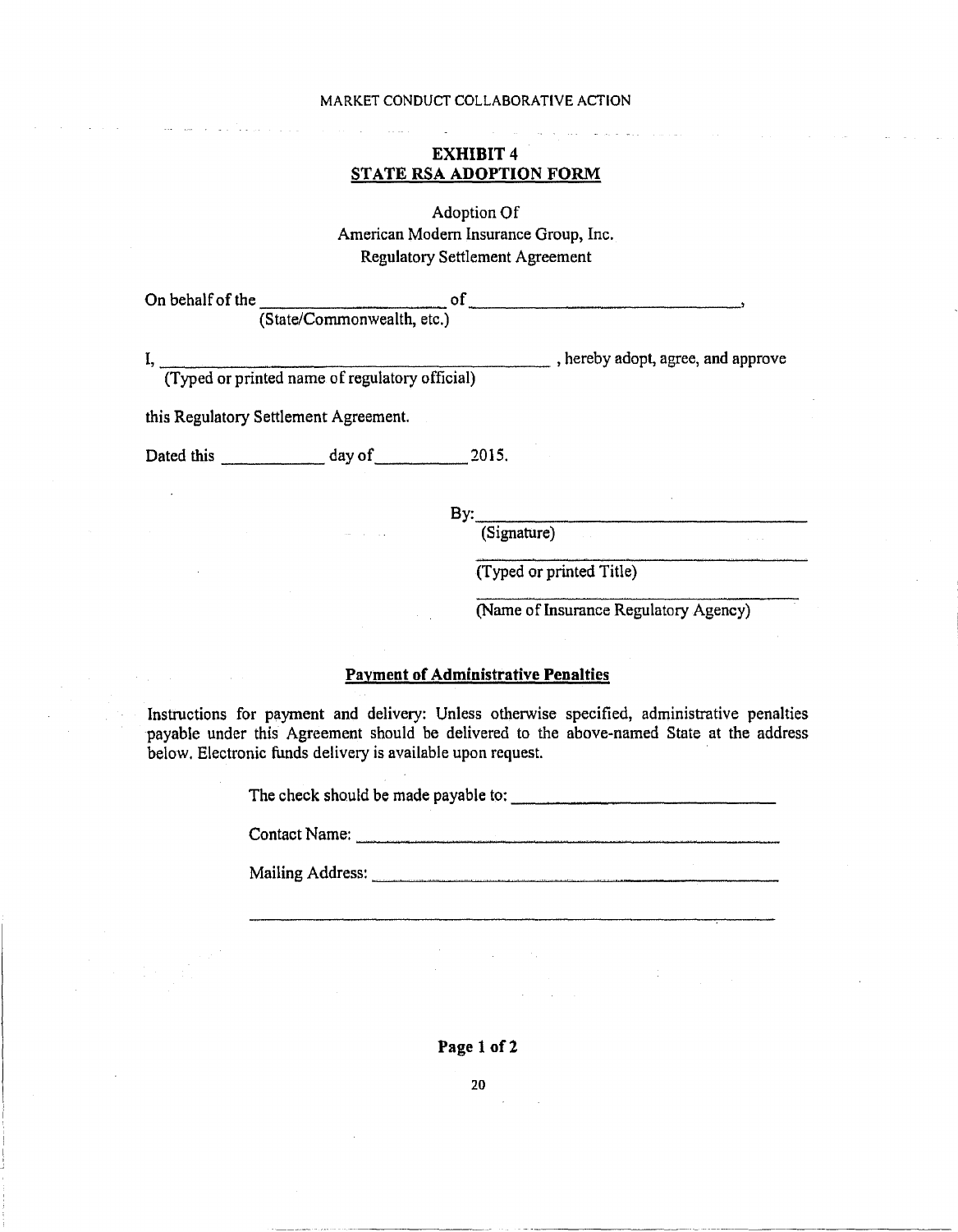### Monies Remaining in the Fund

Instructions for monies remaining in the Fund attributable to your Participating State (please select one of the following options; if no election is made, monies will be escheated according to Participating State laws):

\_ Escheat remaining monies according to the unclaimed fund/escheatment laws of the signing,

Participating State

\_Contact the following person for directions on returning any remaining monies:

| Name:    |                                     | Title:          |        |  |
|----------|-------------------------------------|-----------------|--------|--|
| Email:   | $\sim$                              |                 |        |  |
| Address: |                                     |                 |        |  |
| $\sim$   | the committee of the com-<br>$\sim$ | the contract of | $\sim$ |  |
| Phone:   | $\sim$                              |                 |        |  |

Please return this form to: Angela Dingus Ohio Insurance Department 50 West Town Street, Suite 300 Columbus, OH 43215 Phone: (614) 644-2663 Email: angela.dingus@insurance.ohio.gov

------------------------

2l.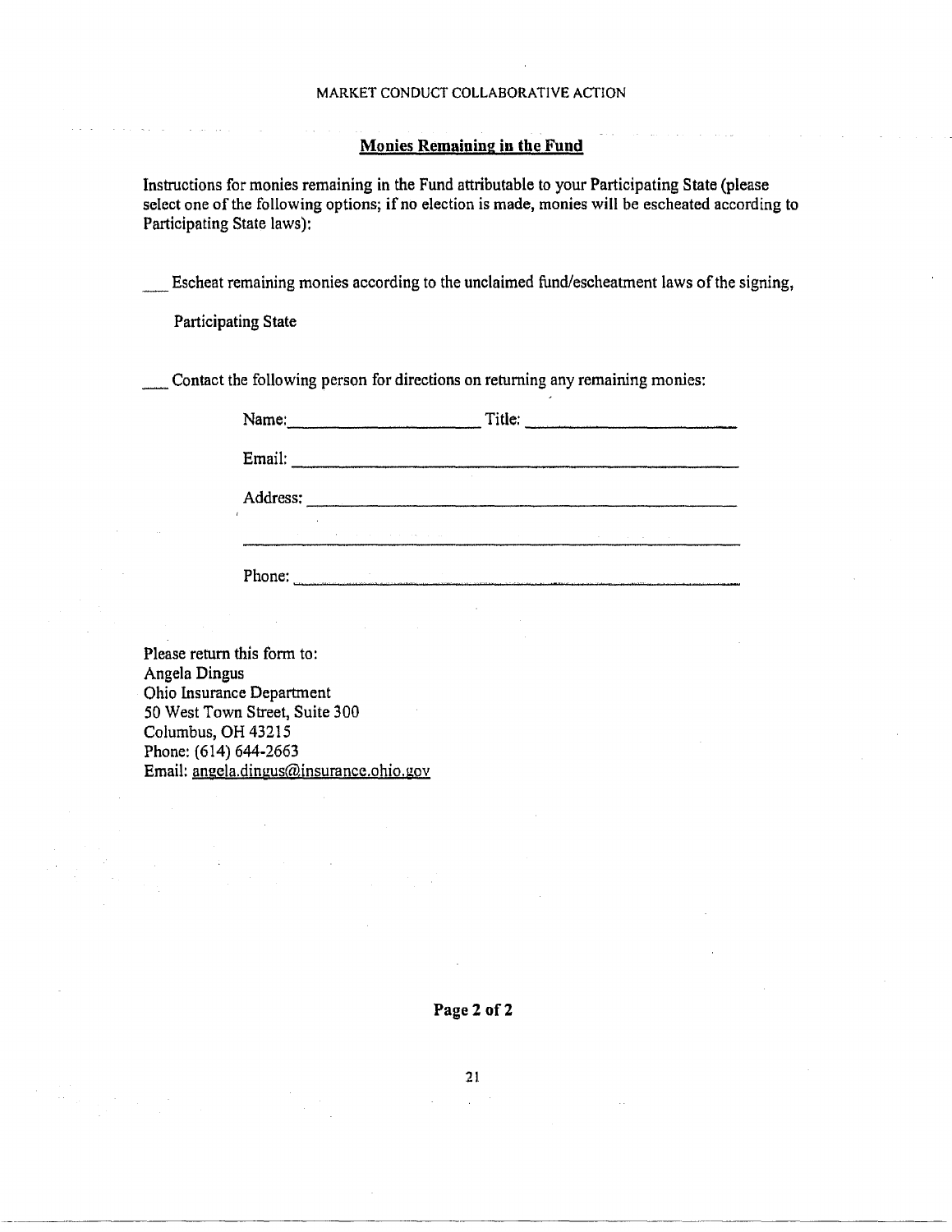# **EXHIBIT4** - **STATE RSA ADOPTION FORM**

Adoption Of· American Modern Insurance Group, Inc. Regulatory Settlement Agreement

On behalf of the State of Alaska, (State/Commonwealth, etc.)

I, Lori K. Wing-Heier, hereby adopt, agree, and approve (Typed or printed name of regulatory official)

this Regulatory Settlement Agreement.

Dated this  $\frac{5^{4h}}{2}$  day of <u>May</u> (Signature) Director

(Typed or printed Title) Division of Insurance (Name of Insurance Regulatory Agency)

# **Payment of Administrative Penalties**

Instructions for payment and delivery: Unless otherwise specified, administrative penalties payable under this Agreement should be delivered to the above-named State at the address below. Electronic funds delivery is available upon request.

The check should be made payable to: State of Alaska

Contact Name: Chip Wagoner

Mailing Address: \_\_ \_\_,.3 ...... 3 \_\_ 3\_W---=ill=o \_\_ ug\_h=b-.v~A ..... v ...... e=nu ..... e...,., ""'9-th \_\_ F.....,lo"""'o=r

Juneau, AK 99801

**Page 1 of2**